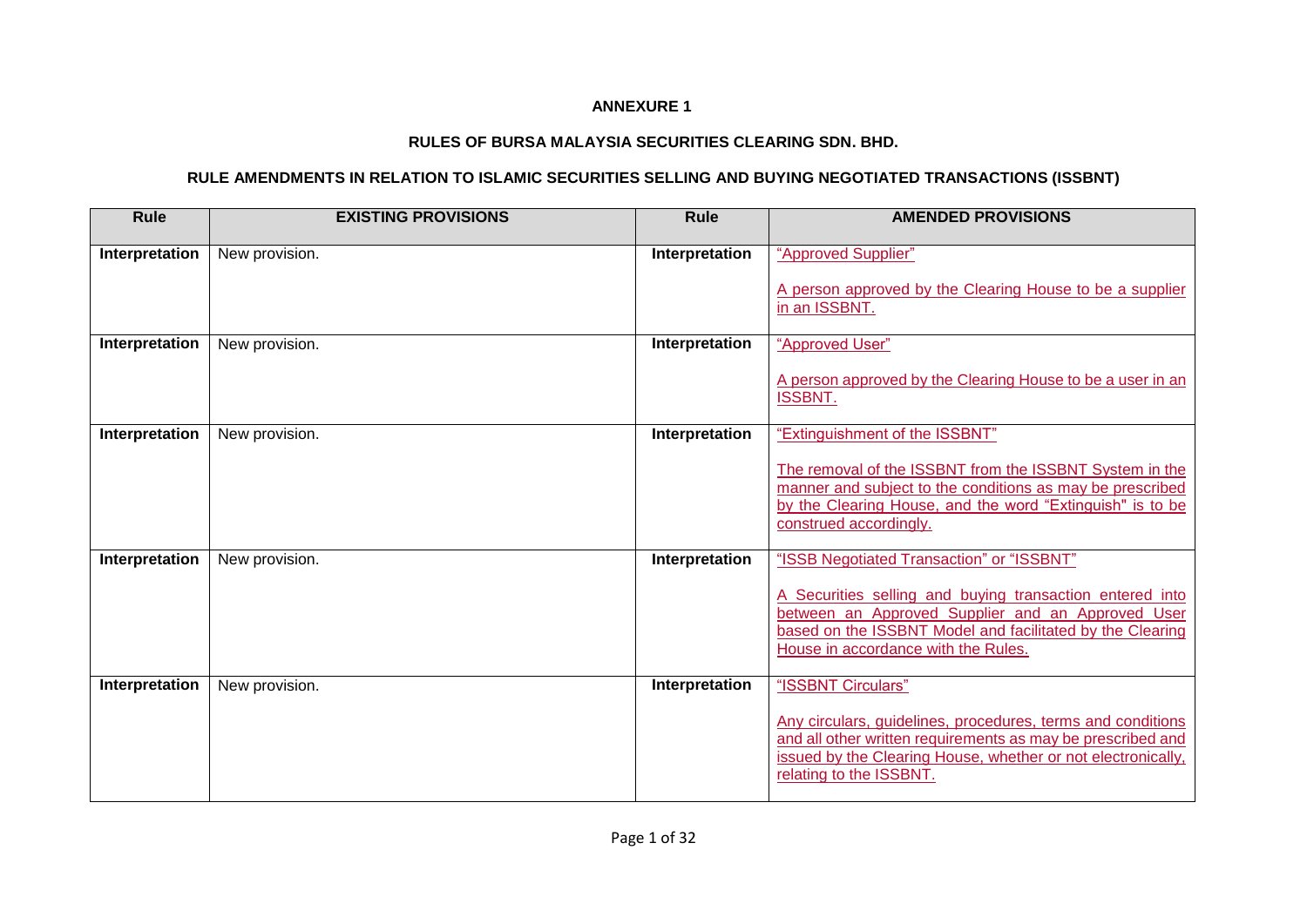| Rule           | <b>EXISTING PROVISIONS</b> | Rule           | <b>AMENDED PROVISIONS</b>                                                                                      |
|----------------|----------------------------|----------------|----------------------------------------------------------------------------------------------------------------|
| Interpretation | New provision.             | Interpretation | "ISSBNT Eligible Securities"                                                                                   |
|                |                            |                | That portion of the Eligible Securities prescribed by the                                                      |
|                |                            |                | Clearing House as approved for an ISSBNT.                                                                      |
| Interpretation | New provision.             | Interpretation | "ISSBNT Model"                                                                                                 |
|                |                            |                | The prevailing Islamic Securities Selling and Buying -<br>Negotiated Transaction model endorsed by the Shariah |
|                |                            |                | <b>Advisory Council of Securities Commission Malaysia.</b>                                                     |
| Interpretation | New provision.             | Interpretation | "ISSBNT Participant"                                                                                           |
|                |                            |                | The Approved Supplier or Approved User, or both, as the                                                        |
|                |                            |                | context may require.                                                                                           |
|                |                            |                |                                                                                                                |
| Interpretation | New provision.             | Interpretation | "ISSBNT Participant/Representative"                                                                            |
|                |                            |                | The Approved Supplier, Approved User, Supplier<br>Representative or User Representative, or any one or more    |
|                |                            |                | of them, as the context may require.                                                                           |
|                |                            |                |                                                                                                                |
| Interpretation | New provision.             | Interpretation | "ISSBNT Securities"                                                                                            |
|                |                            |                | The ISSBNT Eligible Securities that are sold or purchased in<br>relation to an ISSBNT.                         |
|                |                            |                |                                                                                                                |
| Interpretation | New provision.             | Interpretation | "ISSBNT System"                                                                                                |
|                |                            |                | The system operated by the Clearing House to facilitate                                                        |
|                |                            |                | <b>ISSBNT.</b>                                                                                                 |
|                |                            |                |                                                                                                                |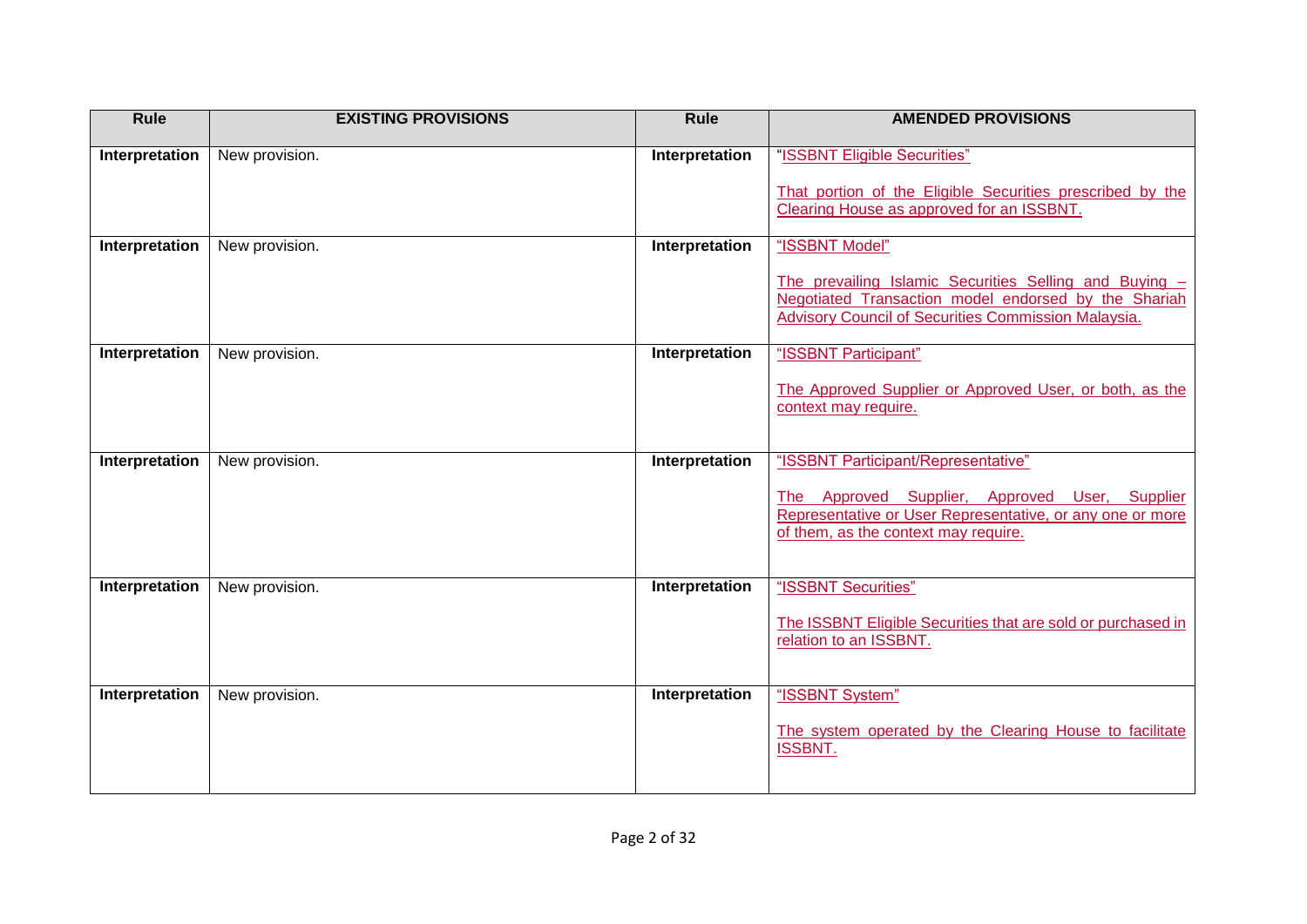| <b>Rule</b>    | <b>EXISTING PROVISIONS</b>                                                                                                                                                                                                                     | <b>Rule</b>    | <b>AMENDED PROVISIONS</b>                                                                                                                                                                                                                      |
|----------------|------------------------------------------------------------------------------------------------------------------------------------------------------------------------------------------------------------------------------------------------|----------------|------------------------------------------------------------------------------------------------------------------------------------------------------------------------------------------------------------------------------------------------|
| Interpretation | New provision.                                                                                                                                                                                                                                 | Interpretation | "Leg 1 of the ISSBNT"                                                                                                                                                                                                                          |
|                |                                                                                                                                                                                                                                                |                | The initial sale of the ISSBNT Eligible Securities by the<br>Approved Supplier to the Approved User in accordance with<br>the ISSBNT Model.                                                                                                    |
| Interpretation | New provision.                                                                                                                                                                                                                                 | Interpretation | "Leg 2 of the ISSBNT"                                                                                                                                                                                                                          |
|                |                                                                                                                                                                                                                                                |                | Any subsequent sale by the Approved User to the Approved<br>Supplier of similar or equivalent securities as that of Leg 1 of<br>the relevant ISSBNT in accordance with the ISSBNT Model.                                                       |
| Interpretation | "Participants"                                                                                                                                                                                                                                 | Interpretation | "Participants"                                                                                                                                                                                                                                 |
|                | Clearing Participants and SBL Participants/Agents who are<br>not Clearing Participants, or any one or more of them, as the<br>context may require.                                                                                             |                | Clearing Participants, and SBL Participants/Agents and<br><b>ISSBNT Participants/Representatives who are not Clearing</b><br>Participants, or any one or more of them, as the context may<br>require.                                          |
| Interpretation | New provision.                                                                                                                                                                                                                                 | Interpretation | "Supplier Representative"                                                                                                                                                                                                                      |
|                |                                                                                                                                                                                                                                                |                | A person approved by the Clearing House to perform certain<br>functions with respect to the selling of Securities by the<br>Approved Supplier in an ISSBNT.                                                                                    |
| Interpretation | New provision.                                                                                                                                                                                                                                 | Interpretation | "User Representative"                                                                                                                                                                                                                          |
|                |                                                                                                                                                                                                                                                |                | A person approved by the Clearing House to perform certain<br>functions with respect to the buying of Securities by the<br>Approved User in an ISSBNT.                                                                                         |
| 3.2            | <b>DISCIPLINARY POWERS</b>                                                                                                                                                                                                                     | 3.2            | <b>DISCIPLINARY POWERS</b>                                                                                                                                                                                                                     |
|                | The Clearing House may exercise its disciplinary powers<br>under this General Section of Chapter 3 against a Participant<br>if the Participant is found to have committed any of the acts<br>of misconduct stipulated in Rule 3.3 ("Defaulting |                | The Clearing House may exercise its disciplinary powers<br>under this General Section of Chapter 3 against a Participant<br>if the Participant is found to have committed any of the acts<br>of misconduct stipulated in Rule 3.3 ("Defaulting |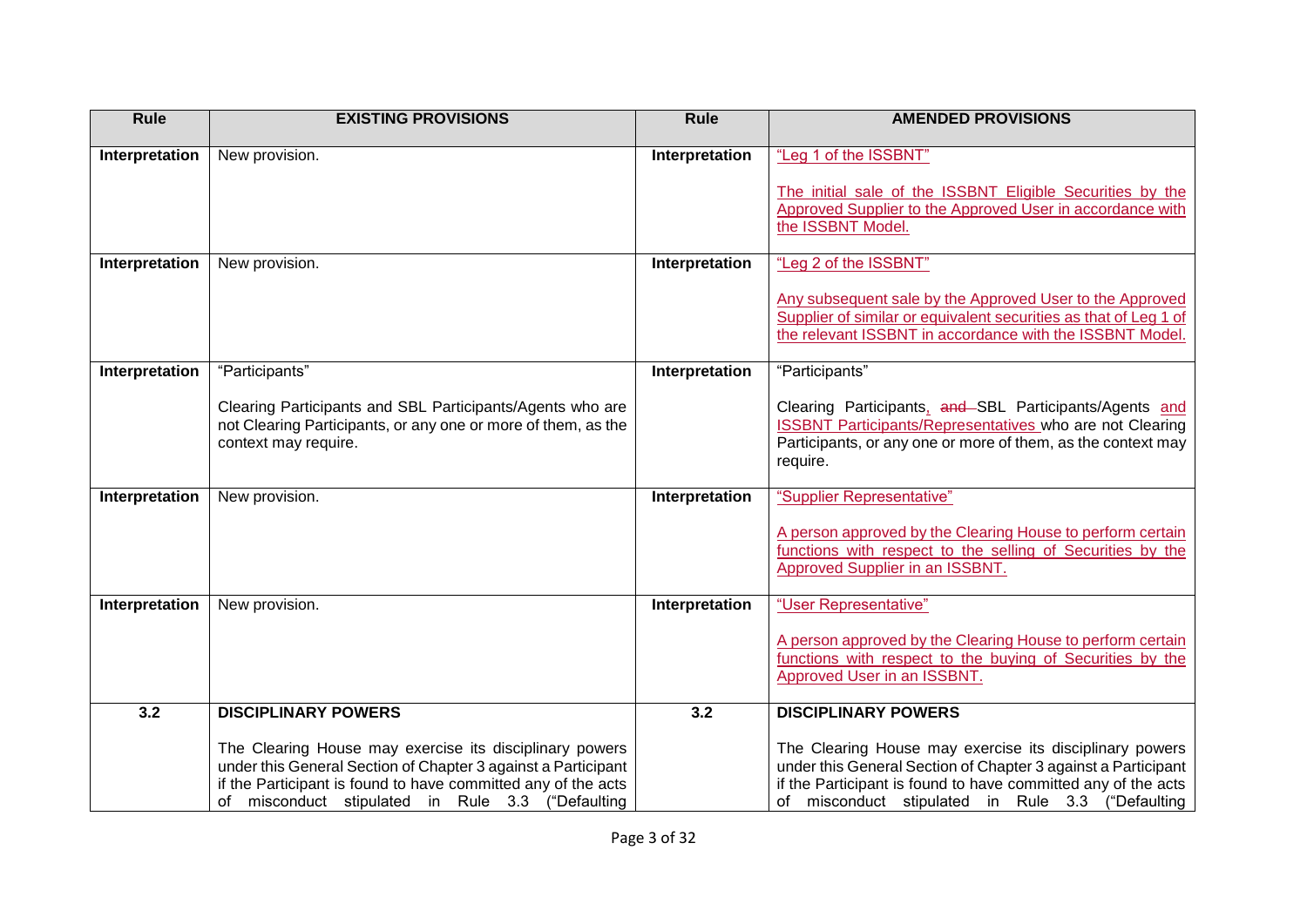| Rule | <b>EXISTING PROVISIONS</b>                                                                                                                                                                                                                                                                                                                                                  | <b>Rule</b> | <b>AMENDED PROVISIONS</b>                                                                                                                                                                                                                                                                                                                                                   |
|------|-----------------------------------------------------------------------------------------------------------------------------------------------------------------------------------------------------------------------------------------------------------------------------------------------------------------------------------------------------------------------------|-------------|-----------------------------------------------------------------------------------------------------------------------------------------------------------------------------------------------------------------------------------------------------------------------------------------------------------------------------------------------------------------------------|
|      | Participant"). The Clearing House's disciplinary powers<br>include the taking of one or more of the following actions:                                                                                                                                                                                                                                                      |             | Participant"). The Clearing House's disciplinary powers<br>include the taking of one or more of the following actions:                                                                                                                                                                                                                                                      |
|      | (a) suspend or terminate its Clearing Participantship in<br>accordance with the terms prescribed by the Clearing<br>House;                                                                                                                                                                                                                                                  |             | (a) suspend or terminate its Clearing Participantship in<br>accordance with the terms prescribed by the Clearing<br>House;                                                                                                                                                                                                                                                  |
|      | (b) suspend or terminate the Defaulting Participant as a<br>SBL Participant/Agent in accordance with the terms<br>prescribed by the Clearing House;                                                                                                                                                                                                                         |             | (b) suspend or terminate the Defaulting Participant as a<br>Participant/Agent<br><b>SBL</b><br><b>ISSBNT</b><br>or<br>Participant/Representative in accordance with the<br>terms prescribed by the Clearing House;                                                                                                                                                          |
|      | (c) limit or disallow the access of the Defaulting Participant<br>to any of the services or facilities of the Clearing House<br>or suspend the Defaulting Participant's privileges or<br>activities on such terms and for such period ass the<br>Clearing House may in its sole discretion determine,<br>including in relation to any function that has been<br>outsourced; |             | (c) limit or disallow the access of the Defaulting Participant<br>to any of the services or facilities of the Clearing House<br>or suspend the Defaulting Participant's privileges or<br>activities on such terms and for such period ass the<br>Clearing House may in its sole discretion determine,<br>including in relation to any function that has been<br>outsourced; |
|      | (d) impose a fine not exceeding RM1 million on the<br>Defaulting Participant;                                                                                                                                                                                                                                                                                               |             | (d) impose a fine not exceeding RM1 million on the<br>Defaulting Participant;                                                                                                                                                                                                                                                                                               |
|      | (e) reprimand (privately or publicly) the Defaulting<br>Participant;                                                                                                                                                                                                                                                                                                        |             | (e) reprimand (privately or publicly) the Defaulting<br>Participant;                                                                                                                                                                                                                                                                                                        |
|      | impose any restriction or condition in relation to the<br>(1)<br>breach committed or on the activities that a Defaulting<br>Participant who is a Clearing Participant undertakes;                                                                                                                                                                                           |             | (f) impose any restriction or condition in relation to the<br>breach committed or on the activities that a Defaulting<br>Participant who is a Clearing Participant undertakes;                                                                                                                                                                                              |
|      | impose one or more conditions for compliance including<br>(g)<br>issuing a directive to take such steps to remedy or<br>mitigate the breach, other than a directive to make<br>restitution;                                                                                                                                                                                 |             | (g) impose one or more conditions for compliance including<br>issuing a directive to take such steps to remedy or<br>mitigate the breach, other than a directive to make<br>restitution;                                                                                                                                                                                    |
|      | (h) direct a Defaulting Participant who is a Clearing<br>Participant to take appropriate action against any of its                                                                                                                                                                                                                                                          |             | (h) direct a Defaulting Participant who is a Clearing<br>Participant to take appropriate action against any of its                                                                                                                                                                                                                                                          |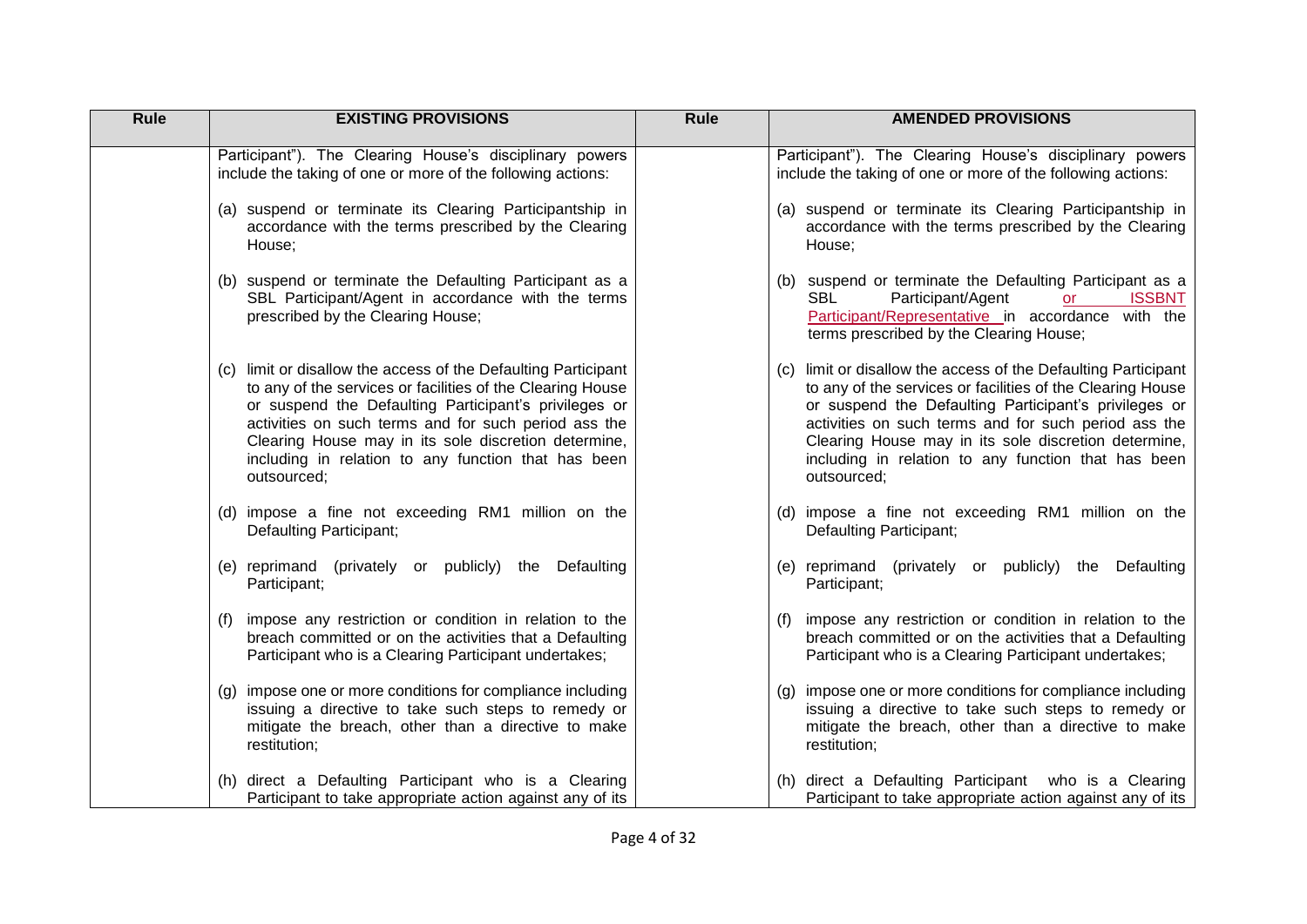| Rule | <b>EXISTING PROVISIONS</b>                                                                                                                                                                                                                                                                                                                                | Rule | <b>AMENDED PROVISIONS</b>                                                                                                                                                                                                                                                                                                                          |
|------|-----------------------------------------------------------------------------------------------------------------------------------------------------------------------------------------------------------------------------------------------------------------------------------------------------------------------------------------------------------|------|----------------------------------------------------------------------------------------------------------------------------------------------------------------------------------------------------------------------------------------------------------------------------------------------------------------------------------------------------|
|      | employees or agents if such employees or agents<br>caused the Defaulting Participant to commit the breach;<br>mandate education, training or such other types of<br>(i)<br>programme as may be determined by the Clearing<br>House, to be undertaken or implemented by the<br>Defaulting Participant who is a Clearing Participant, for<br>its employees; |      | employees or agents if such employees or agents<br>caused the Defaulting Participant to commit the breach;<br>mandate education, training or such other types of<br>programme as may be determined by the Clearing<br>House, to be undertaken or implemented by the<br>Defaulting Participant who is a Clearing Participant, for<br>its employees; |
|      | [Deleted];<br>(j)                                                                                                                                                                                                                                                                                                                                         |      | $(j)$ [Deleted];                                                                                                                                                                                                                                                                                                                                   |
|      | (k) impose any restriction, prohibition or requirement<br>regarding the disposal, holding or dealing with any<br>monies or assets of a client by a Defaulting Participant<br>who is a Clearing Participant; or                                                                                                                                            |      | (k) impose any restriction, prohibition or requirement<br>regarding the disposal, holding or dealing with any<br>monies or assets of a client by a Defaulting Participant<br>who is a Clearing Participant; or                                                                                                                                     |
|      | any other action the Clearing House considers<br>(1)<br>appropriate, subject to consultation<br>with the<br>Commission.                                                                                                                                                                                                                                   |      | any other action the Clearing House considers<br>appropriate, subject to consultation<br>with the<br>Commission.                                                                                                                                                                                                                                   |
| 7.3  | <b>APPLICATION TO BE A BORROWER</b>                                                                                                                                                                                                                                                                                                                       | 7.3  | <b>APPLICATION TO BE A BORROWER</b>                                                                                                                                                                                                                                                                                                                |
|      | Any person who wishes to be a Borrower must:-                                                                                                                                                                                                                                                                                                             |      | Any person who wishes to be-To become a Borrower, the<br>person must:-                                                                                                                                                                                                                                                                             |
|      | (a) be a Trading Clearing Participant or such other category<br>of persons who is prescribed by the Clearing House to<br>be eligible to become a Borrower;                                                                                                                                                                                                |      | be a Trading Clearing Participant or such other<br>(a)<br>category of persons who is prescribed by the Clearing<br>House to be eligible to become a Borrower;                                                                                                                                                                                      |
|      | (b) submit a complete and duly executed application and<br>undertaking in the prescribed form to the Clearing<br>House;                                                                                                                                                                                                                                   |      | submit a complete and duly executed application and<br>(b)<br>undertaking in the prescribed form to the Clearing<br>House;                                                                                                                                                                                                                         |
|      | (c) comply with all requirements prescribed by the Clearing<br>House for a Borrower as contained in these Rules, the<br>SBL Conditions or as prescribed by the Clearing House<br>from time to time in relation to the Bursa SBL; and                                                                                                                      |      | comply with all requirements prescribed by the<br>(c)<br>Clearing House for a Borrower as contained in these<br>Rules, the SBL Conditions or as prescribed by the                                                                                                                                                                                  |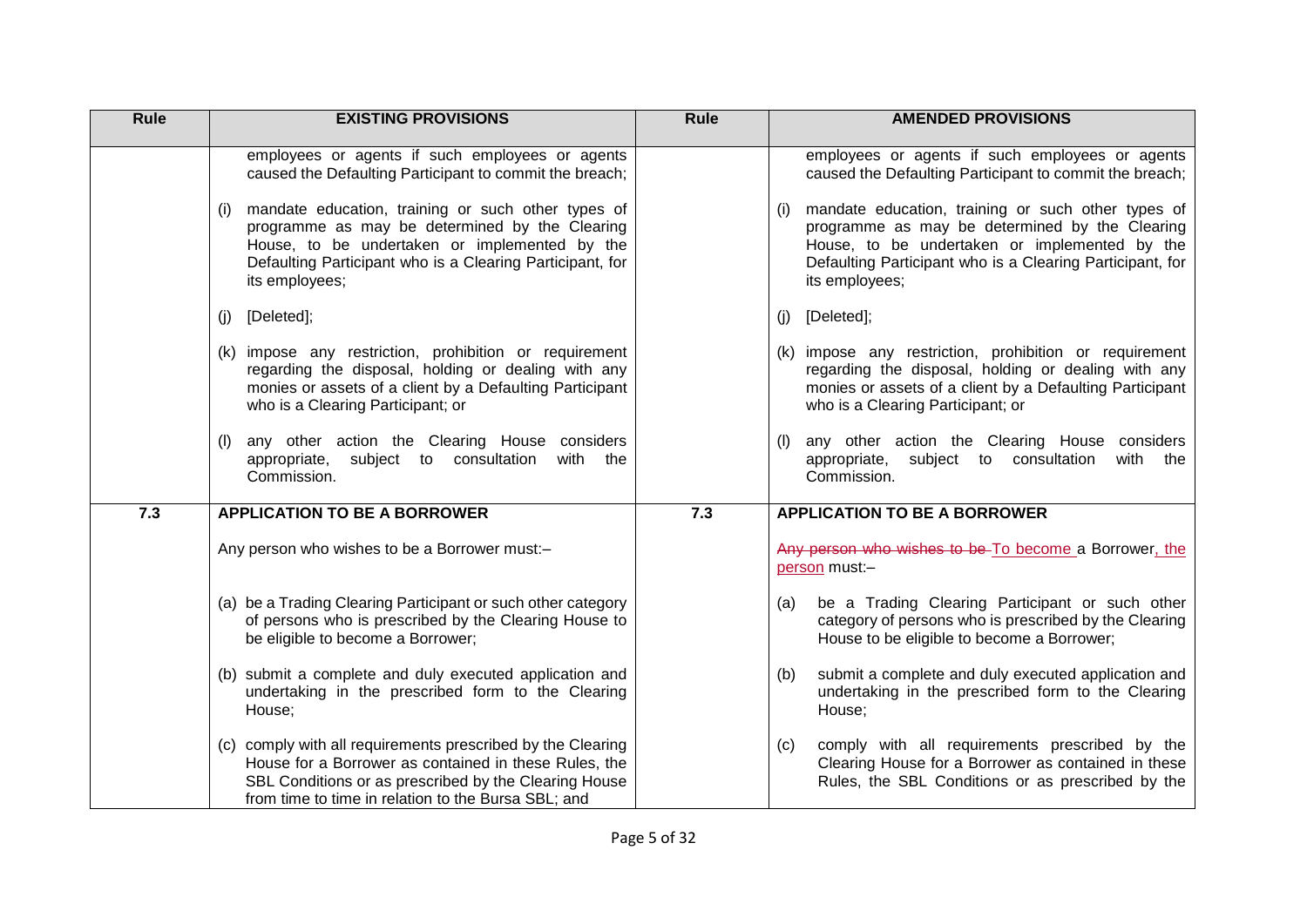| Rule | <b>EXISTING PROVISIONS</b>                                                                                                                                                                                                                            | Rule | <b>AMENDED PROVISIONS</b>                                                                                                                                                                                                                                                                                          |
|------|-------------------------------------------------------------------------------------------------------------------------------------------------------------------------------------------------------------------------------------------------------|------|--------------------------------------------------------------------------------------------------------------------------------------------------------------------------------------------------------------------------------------------------------------------------------------------------------------------|
|      | (d) comply with Rules 7.20(a) and (b) of the Exchange<br>Rules as may be amended, varied, modified,<br>supplemented or substituted from time to time as if it<br>were the Participating Organisation referred to in such<br>Rules.                    |      | Clearing House from time to time in relation to the<br>Bursa SBL; and<br>comply with Rules $7.20(a)$ and $(b)$ of the Exchange<br>(d)<br>Rules as may be amended, varied, modified,<br>supplemented or substituted from time to time as if it<br>were the Participating Organisation referred to in such<br>Rules. |
| 8.3  | <b>APPLICATION</b><br><b>TO</b><br><b>BE</b><br><b>AN</b><br><b>APPROVED</b><br><b>SBLNT</b><br><b>BORROWER</b>                                                                                                                                       | 8.3  | <b>APPLICATION</b><br><b>APPROVED</b><br><b>TO</b><br><b>BE</b><br><b>AN</b><br><b>SBLNT</b><br><b>BORROWER</b>                                                                                                                                                                                                    |
|      | Any person who wishes to be an Approved SBLNT Borrower<br>$must: -$                                                                                                                                                                                   |      | Any person who wishes to be To become an Approved<br>SBLNT Borrower, the person must:-                                                                                                                                                                                                                             |
|      | (a) fall within one of the categories of persons prescribed by<br>the Clearing House to be eligible to become an<br>Approved SBLNT Borrower;                                                                                                          |      | fall within one of the categories of persons prescribed<br>(a)<br>by the Clearing House to be eligible to become an<br>Approved SBLNT Borrower;                                                                                                                                                                    |
|      | (b) submit a complete and duly executed application and<br>undertaking in the prescribed form via its Borrowing<br>Representative to the Clearing House;                                                                                              |      | submit a complete and duly executed application and<br>(b)<br>undertaking in the prescribed form via its Borrowing<br>Representative to the Clearing House;                                                                                                                                                        |
|      | (c) comply with all requirements prescribed by the Clearing<br>House for an Approved SBLNT Borrower as contained<br>in these Rules or as prescribed by the Clearing House<br>from time to time in relation to the SBL Negotiated<br>Transactions; and |      | comply with all requirements prescribed by the<br>(c)<br>Clearing House for an Approved SBLNT Borrower as<br>contained in these Rules or as prescribed by the<br>Clearing House from time to time in relation to the SBL<br>Negotiated Transactions; and                                                           |
|      | (d) comply with Rules 7.20 (a) and (b) of the Exchange<br>Rules as may be amended, varied, modified,<br>supplemented or substituted from time to time as if it<br>were the Participating Organisation referred to in such<br>Rules.                   |      | comply with Rules 7.20 $(a)$ and $(b)$ -of the Exchange<br>(d)<br>Rules as may be amended, varied, modified,<br>supplemented or substituted from time to time as if it<br>were the Participating Organisation referred to in such<br>Rules.                                                                        |
|      |                                                                                                                                                                                                                                                       |      |                                                                                                                                                                                                                                                                                                                    |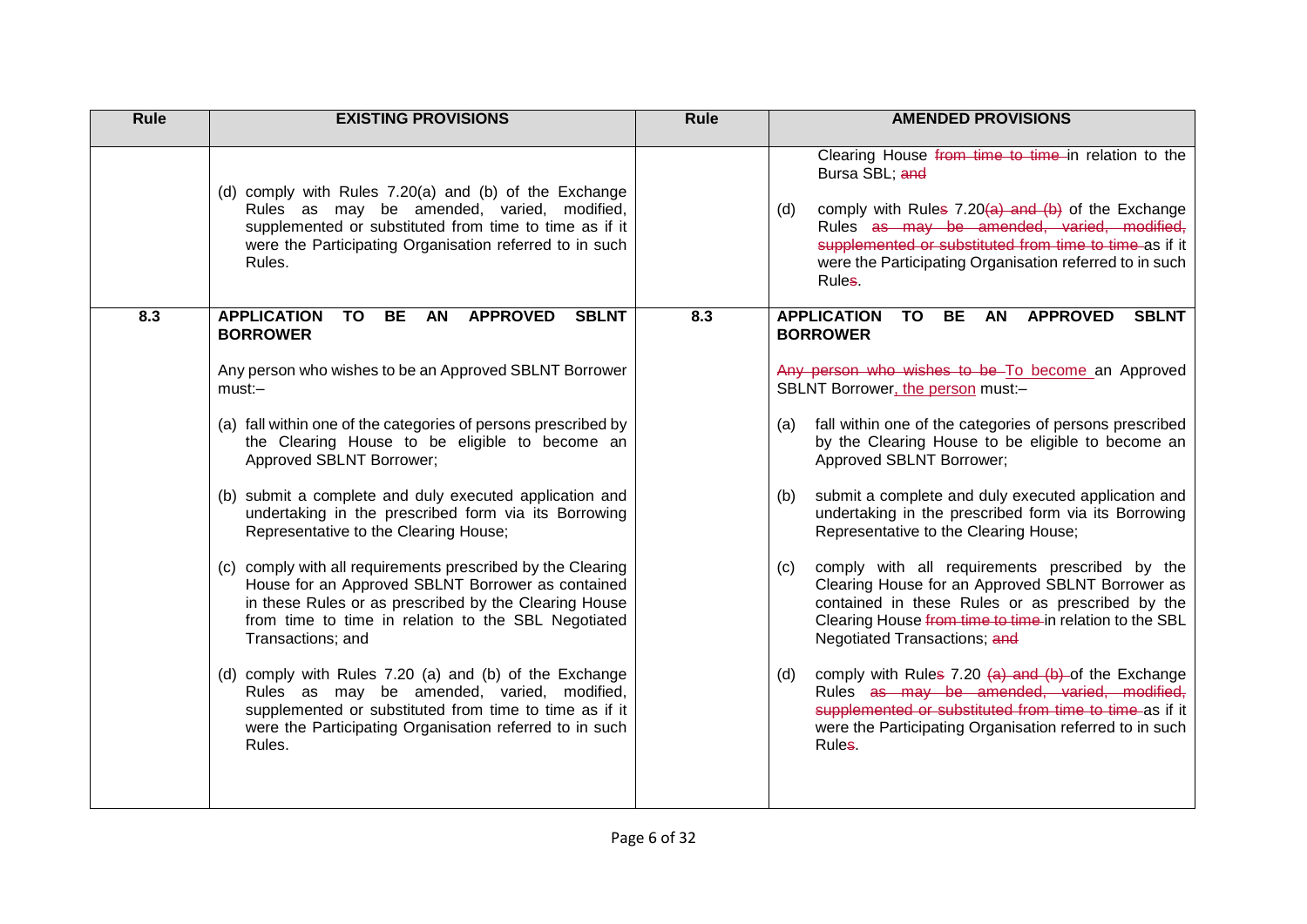| Rule | <b>EXISTING PROVISIONS</b> | Rule             | <b>AMENDED PROVISIONS</b>                                                                                                                                                                     |
|------|----------------------------|------------------|-----------------------------------------------------------------------------------------------------------------------------------------------------------------------------------------------|
|      | New chapter.               | <b>Chapter 9</b> | <b>CHAPTER 9</b>                                                                                                                                                                              |
|      |                            |                  | <b>ISLAMIC SECURITIES SELLING AND BUYING</b><br><b>NEGOTIATED TRANSACTION</b>                                                                                                                 |
|      |                            |                  |                                                                                                                                                                                               |
|      | New provision.             | 9.1              | PARTIES WHO MAY ENTER INTO AN ISSBNT                                                                                                                                                          |
|      |                            |                  | Only an ISSBNT Participant may enter into an ISSBNT.                                                                                                                                          |
|      | New provision.             | 9.2              | <b>APPLICATION TO BE AN APPROVED SUPPLIER</b>                                                                                                                                                 |
|      |                            |                  | A person applying to participate as a supplier in ISSBNT<br>either to sell its own Securities or Securities owned by its<br>client must:                                                      |
|      |                            |                  | (a) submit a complete and duly executed application and<br>undertaking in the prescribed form via its Supplier<br>Representative to the Clearing House; and                                   |
|      |                            |                  | (b) comply with all requirements prescribed by the Clearing<br>House for an Approved Supplier as contained in these<br>Rules or as prescribed by the Clearing House in relation<br>to ISSBNT. |
|      | New provision.             | 9.3              | <b>APPLICATION TO BE AN APPROVED USER</b>                                                                                                                                                     |
|      |                            |                  | A person applying to participate as a user in ISSBNT either<br>to buy Securities for itself or its client must:                                                                               |
|      |                            |                  | (a) fall within one of the categories of persons prescribed<br>by the Clearing House to be eligible to become an<br><b>Approved User:</b>                                                     |
|      |                            |                  | submit a complete and duly executed application and<br>(b)<br>undertaking in the prescribed form via its User<br>Representative to the Clearing House;                                        |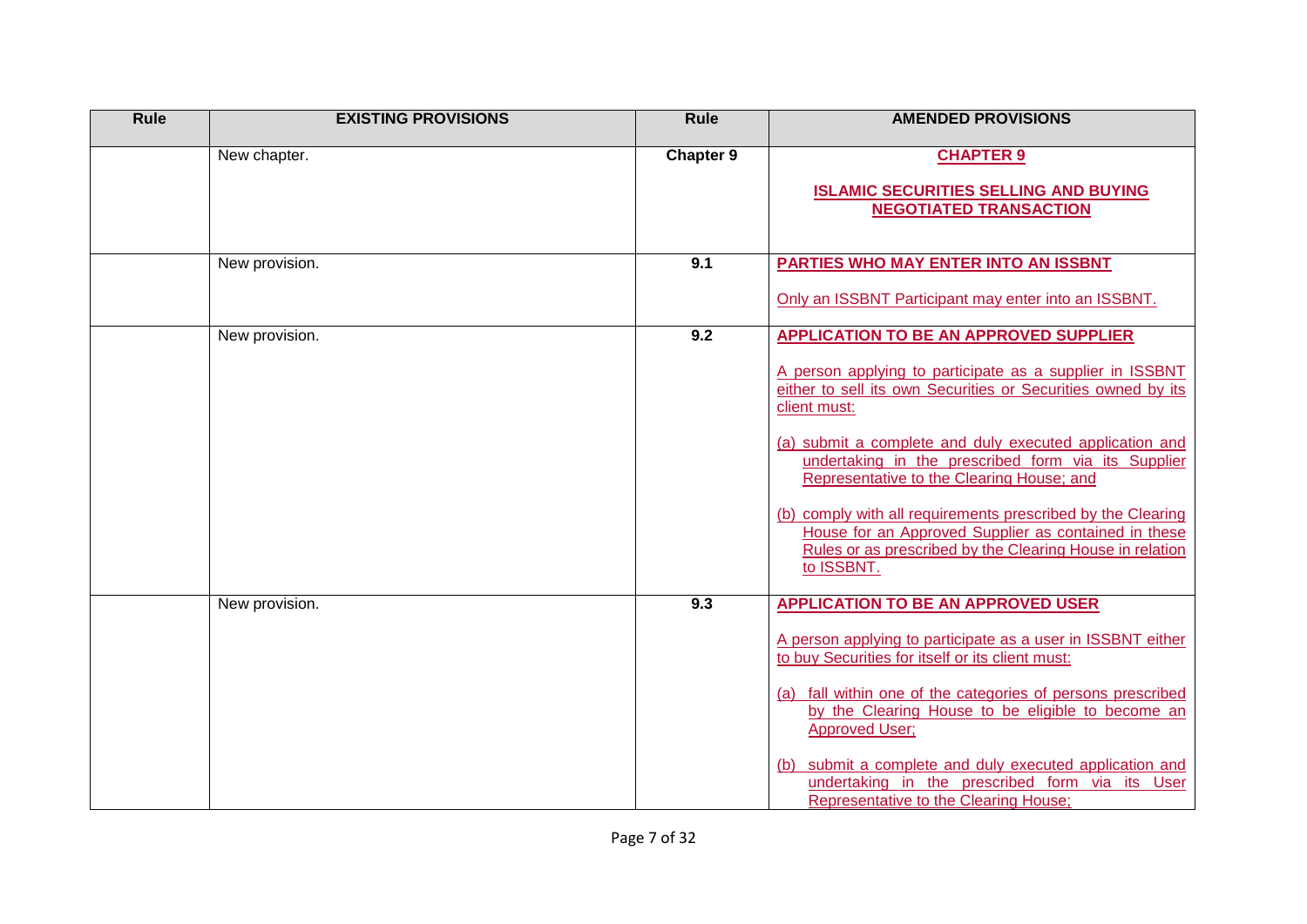| <b>Rule</b> | <b>EXISTING PROVISIONS</b> | Rule | <b>AMENDED PROVISIONS</b>                                                                                                                                                                                                                                                                                                                                                                                                                                                                                                                 |
|-------------|----------------------------|------|-------------------------------------------------------------------------------------------------------------------------------------------------------------------------------------------------------------------------------------------------------------------------------------------------------------------------------------------------------------------------------------------------------------------------------------------------------------------------------------------------------------------------------------------|
|             |                            |      | comply with all requirements prescribed by the Clearing<br>(C)<br>House for an Approved User as contained in these<br>Rules or as prescribed by the Clearing House in relation<br>to ISSBNT;                                                                                                                                                                                                                                                                                                                                              |
|             |                            |      | comply with Rule 7.37 of the Exchange Rules as if it<br>(d)<br>were the Participating Organisation referred to in such<br>Rule.                                                                                                                                                                                                                                                                                                                                                                                                           |
|             | New provision.             | 9.4  | <b>DISCRETION OF THE CLEARING HOUSE</b><br>The Clearing House may approve or reject such<br>(a)<br>application as it deems fit. The Clearing House may<br>also approve an application unconditionally or subject<br>to such conditions, as it deems fit.                                                                                                                                                                                                                                                                                  |
|             | New provision.             | 9.4  | The Clearing House may revoke the approval given to<br>(b)<br>an ISSBNT Participant, at any time without further<br>reference to the ISSBNT Participant when any one or<br>more of the following events occurs:<br>when an ISSBNT Participant applies for<br>(i)<br>revocation;<br>when an ISSBNT Participant is no longer eligible<br>under Rule 9.2 or Rule 9.3, as the case may be,<br>to continue as an Approved Supplier or Approved<br>User; or<br>where the Clearing House deems necessary in<br>consultation with the Commission. |
|             | New provision.             | 9.4  | Where the Clearing House has revoked the approval<br>(C)<br>given to an ISSBNT Participant, the Clearing House<br>may direct such ISSBNT Participant to Extinguish the<br><b>ISSBNT</b> or take such other action as may be                                                                                                                                                                                                                                                                                                               |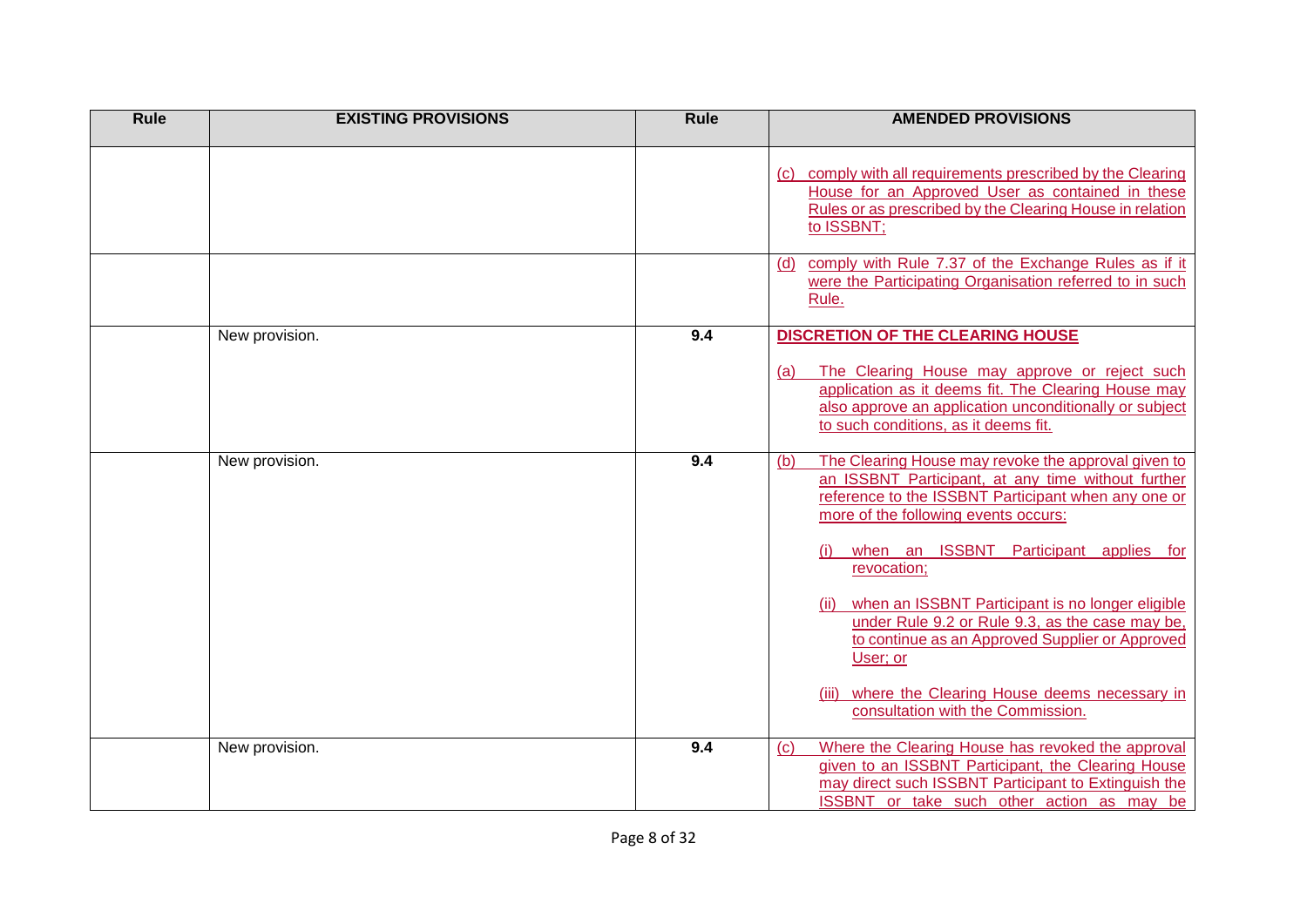| Rule | <b>EXISTING PROVISIONS</b> | <b>Rule</b> | <b>AMENDED PROVISIONS</b>                                                                                                                                                                                                                                                                                                                                                                            |
|------|----------------------------|-------------|------------------------------------------------------------------------------------------------------------------------------------------------------------------------------------------------------------------------------------------------------------------------------------------------------------------------------------------------------------------------------------------------------|
|      |                            |             | determined by the Clearing House within the<br>timeframe and in the manner as prescribed by the<br><b>Clearing House.</b>                                                                                                                                                                                                                                                                            |
|      | New provision.             | 9.5         | PURPOSES OF ISLAMIC SECURITIES SELLING AND<br><b>BUYING</b><br>(a) An Approved User may buy ISSBNT Eligible Securities<br>only for any one of the following purposes:<br>to settle a Regulated Short Sale in ISSBNT Eligible<br>Securities;<br>to settle a sale of ISSBNT Eligible Securities where<br>(ii)                                                                                          |
|      |                            |             | there are no Securities or insufficient Securities in<br>the securities account of the seller as will enable<br>the seller to meet its delivery obligations to the<br>purchaser ("potential failed trade") as a result of a<br>mistake howsoever made when executing the sale<br>provided always that the mistake was made in good<br>faith and discovered only after the sale has been<br>executed: |
|      |                            |             | in relation to ISSBNT Eligible Securities that are<br>(iii)<br>ETF units or the Constituent Securities (the ETF<br>Units, the Constituent Securities or any one of the<br>Constituent Securities shall hereinafter<br>be<br>collectively referred to as "the ETF Related<br>Securities"), to settle a sale in the ETF Related<br>Securities where the following requirements are<br>complied with:   |
|      |                            |             | (aa) the sale was executed by the Approved User<br>in its capacity as Market Maker for that<br>particular ETF Related Securities or<br>executed by the Approved User for its client                                                                                                                                                                                                                  |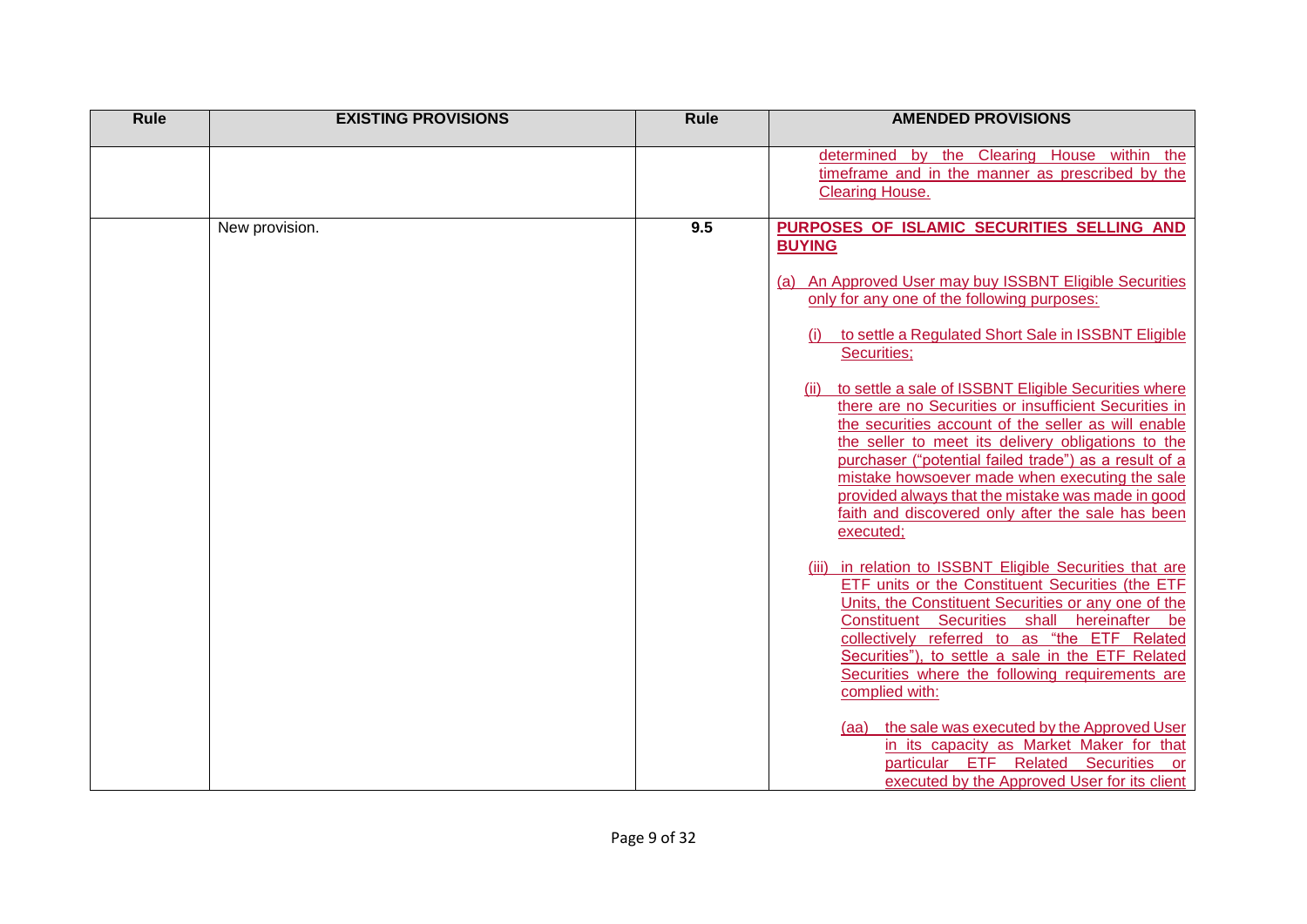| <b>Rule</b> | <b>EXISTING PROVISIONS</b> | <b>Rule</b> | <b>AMENDED PROVISIONS</b>                                                                                                                                                                                                      |
|-------------|----------------------------|-------------|--------------------------------------------------------------------------------------------------------------------------------------------------------------------------------------------------------------------------------|
|             |                            |             | who is a Market Maker for that particular<br><b>ETF Related Securities; and</b>                                                                                                                                                |
|             |                            |             | the Approved User executed the sale as part<br>(bb)<br>of its Permitted Short Selling activities or as<br>part of the Permitted Short Selling activities<br>of the Approved User's client;                                     |
|             |                            |             | to perform an SBLNT or another ISSBNT, provided<br>(iv)<br>that the participants in such transactions comply<br>with these Rules; or                                                                                           |
|             |                            |             | for such other purposes as may be determined by<br>(v)<br>the Clearing House in consultation with the<br>Commission.                                                                                                           |
|             | New provision.             | 9.5         | Where the ISSBNT Securities are bought to settle a<br>(b)<br>potential failed trade as provided in Rule 9.5(a)(ii), the<br>Approved User must execute Leg 2 of the ISSBNT<br>within the time prescribed by the Clearing House. |
|             | New provision.             | 9.5         | For the purpose of sub-rule (a), unless the context<br>(c)<br>otherwise requires -                                                                                                                                             |
|             |                            |             | "Constituent Securities" shall have the meaning as<br>is assigned to that expression in the Exchange<br>Rules;                                                                                                                 |
|             |                            |             | (ii) "ETF" means exchange traded fund as defined in<br>the Commission's Guidelines on Exchange Traded<br>Funds;                                                                                                                |
|             |                            |             | (iii) "Market Maker" shall have the meaning as is<br>assigned to that expression in the Exchange<br>Rules;                                                                                                                     |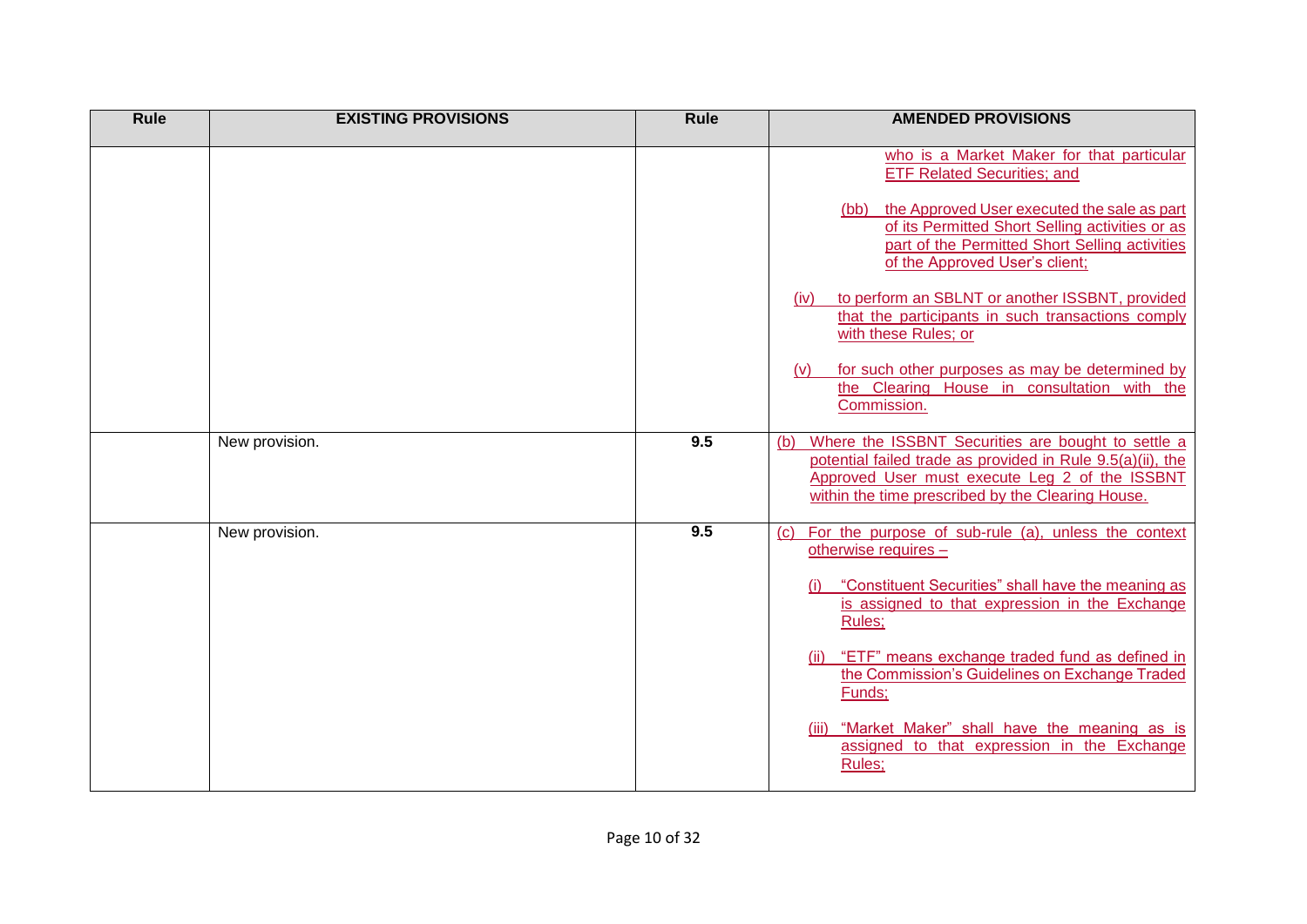| <b>Rule</b> | <b>EXISTING PROVISIONS</b> | <b>Rule</b> | <b>AMENDED PROVISIONS</b>                                                                                                                                                                                                                                                                                                                                                                                                                                                                                                                                                                                                                 |
|-------------|----------------------------|-------------|-------------------------------------------------------------------------------------------------------------------------------------------------------------------------------------------------------------------------------------------------------------------------------------------------------------------------------------------------------------------------------------------------------------------------------------------------------------------------------------------------------------------------------------------------------------------------------------------------------------------------------------------|
|             |                            |             | (iv) "Permitted Short Selling" shall have the meaning<br>as is assigned to that expression in the Exchange<br>Rules; and<br>"Regulated Short Sale" shall have the same<br>meaning as is assigned to that expression in the<br><b>Exchange Rules.</b>                                                                                                                                                                                                                                                                                                                                                                                      |
|             | New provision.             | 9.6         | <b>APPROVAL AS SUPPLIER REPRESENTATIVE</b><br>(a) To become a Supplier Representative, the person must:<br>be a Trading Clearing Participant, a Non Trading<br>Clearing Participant or fall within such other<br>category of persons prescribed by the Clearing<br>House as being eligible to become a Supplier<br>Representative;<br>(ii) satisfy the requirements of Rule $9.7(c)$ ;<br>(iii) apply to the Clearing House to be approved as a<br>Supplier Representative; and<br>(iv) submit to the Clearing House a written declaration<br>in the form prescribed in Appendix 1 together with<br>its application as referred to above. |
|             | New provision.             | 9.6         | Without prejudice to the power conferred on the<br>(b)<br>Clearing House in Rule 2A.2, the Clearing House may,<br>at any time prior to or after the receipt of the prescribed<br>declaration in Appendix 1, undertake any inspection or<br>audit on the person seeking approval to act as a<br>Supplier Representative in the manner determined by<br>the Clearing House.                                                                                                                                                                                                                                                                 |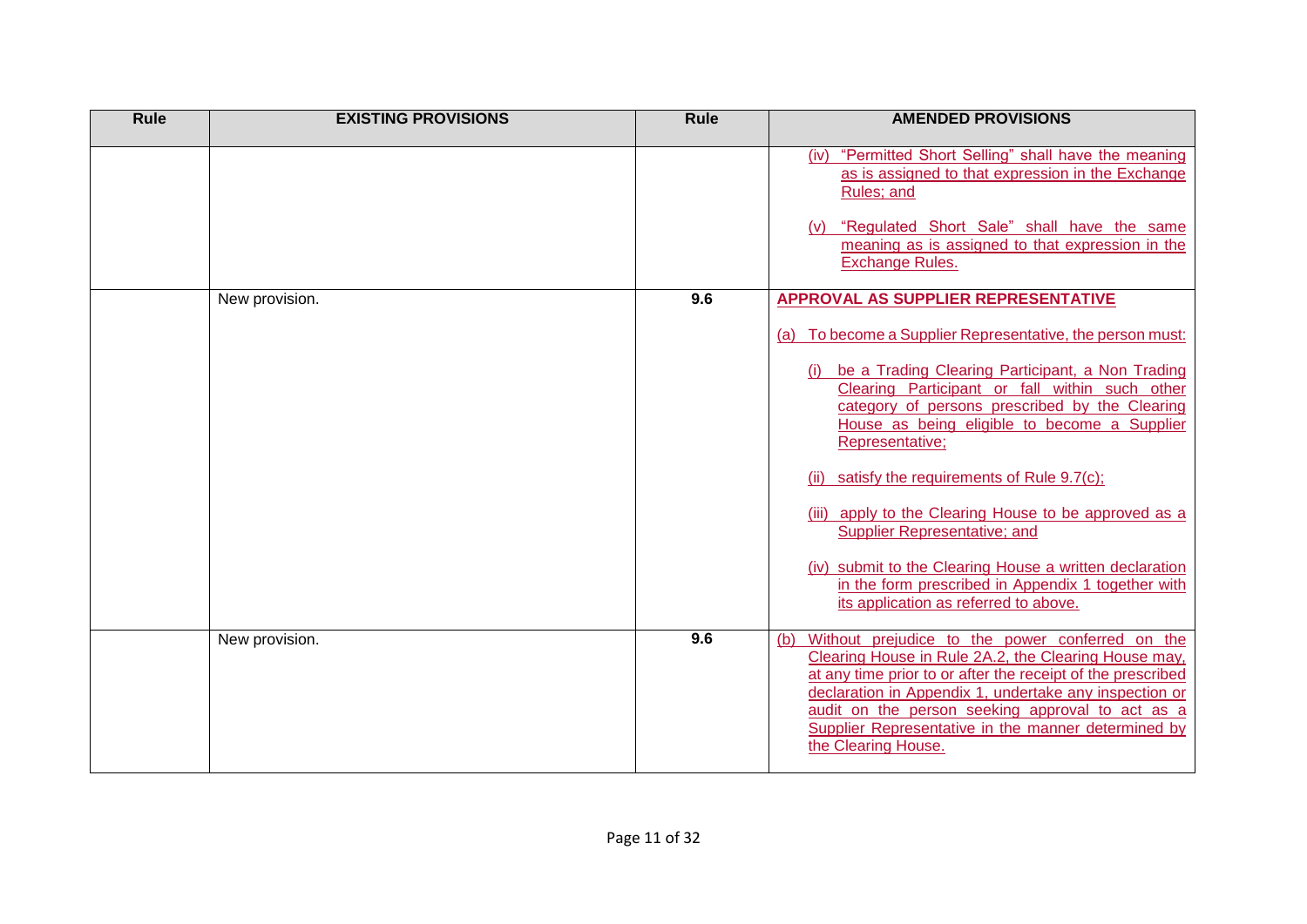| <b>Rule</b> | <b>EXISTING PROVISIONS</b> | Rule | <b>AMENDED PROVISIONS</b>                                                                                                                                                                                                                                                                                                                                                                                                  |
|-------------|----------------------------|------|----------------------------------------------------------------------------------------------------------------------------------------------------------------------------------------------------------------------------------------------------------------------------------------------------------------------------------------------------------------------------------------------------------------------------|
|             | New provision.             | 9.6  | The Clearing House may approve or reject the<br>(C)<br>application to be a Supplier Representative as it deems<br>fit.                                                                                                                                                                                                                                                                                                     |
|             | New provision.             | 9.6  | The Clearing House may also approve the application<br>(d)<br>to be a Supplier Representative unconditionally or<br>subject to such conditions, as it deems necessary to<br>ensure the smooth operation of the ISSBNT.                                                                                                                                                                                                     |
|             | New provision.             | 9.6  | A Supplier Representative must act as the duly<br>(e)<br>appointed representative of the Approved Supplier<br>when performing the functions and responsibilities set<br>out under Rule 9.7(a) and as may be specified by the<br><b>Clearing House.</b>                                                                                                                                                                     |
|             | New provision.             | 9.6  | A person must not perform the functions and<br>(f)<br>responsibilities set out under Rule 9.7(a) for any<br>Approved Supplier, as its representative, unless it has<br>first been approved as a Supplier Representative and<br>has entered into a written agreement with such<br>Approved Supplier to be appointed as its Supplier<br>Representative, which agreement must include the<br>matters specified in Appendix 2. |
|             | New provision.             | 9.7  | FUNCTIONS AND RESPONSIBILITIES OF SUPPLIER<br><b>REPRESENTATIVE</b><br>(a) A Supplier Representative appointed by an Approved<br>Supplier must have the following functions and<br>responsibilities:<br>to process the application of any person applying<br>to be an Approved Supplier ("Said Approved<br>Supplier");<br>to transmit or forward to the Said Approved<br>Supplier any notification or update communicated  |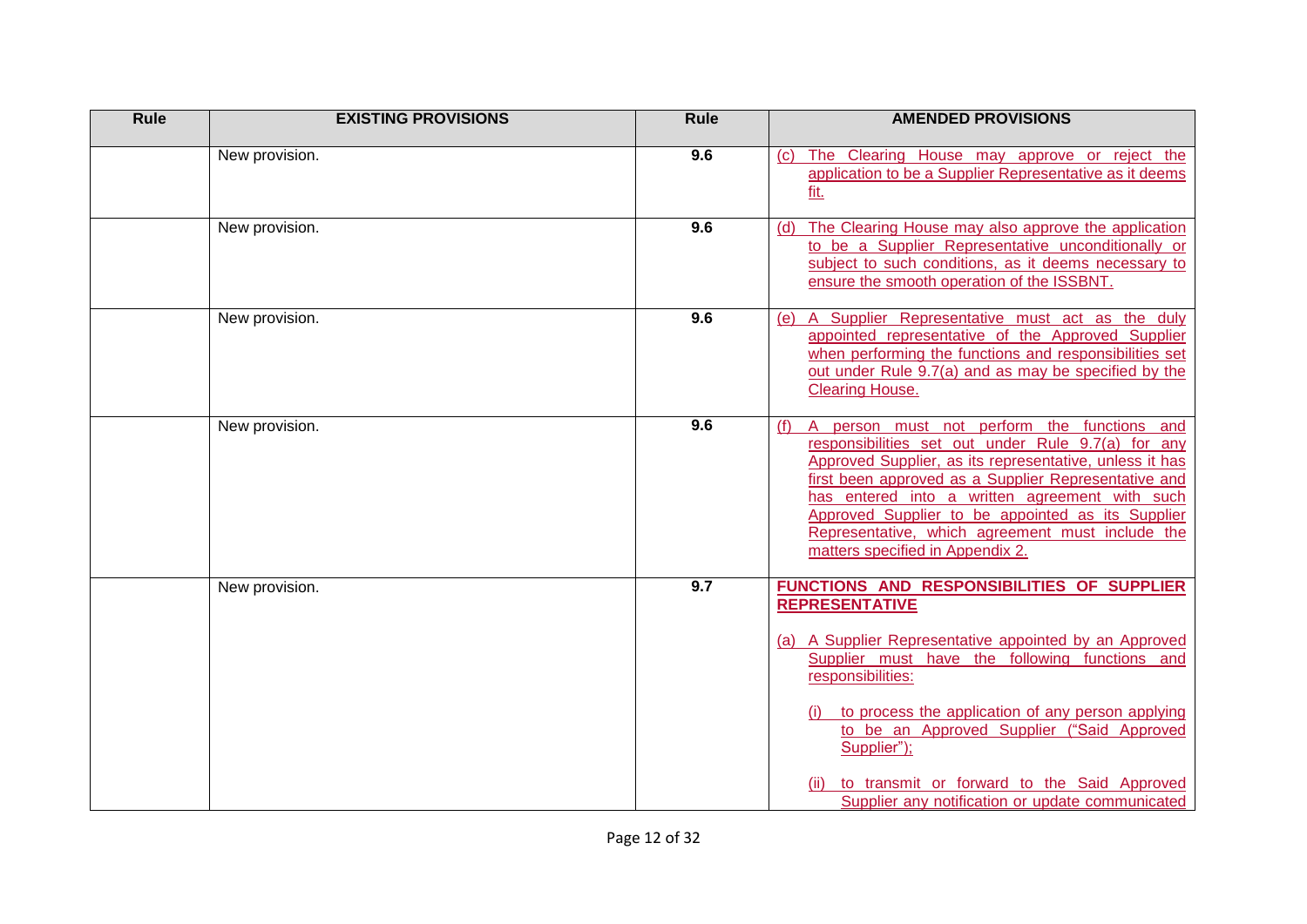| <b>Rule</b> | <b>EXISTING PROVISIONS</b> | <b>Rule</b> | <b>AMENDED PROVISIONS</b>                                                                                                                                                                                                                                                                                                                                                                                                     |
|-------------|----------------------------|-------------|-------------------------------------------------------------------------------------------------------------------------------------------------------------------------------------------------------------------------------------------------------------------------------------------------------------------------------------------------------------------------------------------------------------------------------|
|             |                            |             | by the Clearing House in relation to the Said<br>Approved Supplier's ISSBNTs or received by the<br>Supplier Representative from the Clearing House<br>for the information of the Said Approved Supplier;                                                                                                                                                                                                                      |
|             |                            |             | to collect all documents, forms, agreements, deeds<br>(iii)<br>including any amendments or variations to such<br>documents relating to or governing the ISSBNTs<br>as the Clearing House may require, from the Said<br>Approved Supplier for submission to the Clearing<br>House and from the Clearing House for<br>transmission to the Said Approved Supplier;                                                               |
|             |                            |             | (iv) to receive any fees, charges and the GST amount<br>referred to in Rule 1.30(1) due and payable by the<br>Said Approved Supplier to the Clearing House<br>arising with respect to any of the services and<br>facilities provided by the Clearing House in relation<br>to the ISSBNTs and to pay to the Clearing House<br>such fees, charges and the GST amount referred<br>to in Rule 1.30(1) in relation to the ISSBNTs; |
|             |                            |             | to furnish to the Clearing House such information<br>or documents relating to the ISSBNTs and such<br>advice, statement and report on the operation of<br>the ISSBNTs at such times and in such manner as<br>may be prescribed by the Clearing House;                                                                                                                                                                         |
|             |                            |             | (vi) to give effect to any instructions, directives or<br>orders given by the Clearing House to facilitate the<br>operation of any transactions by the Said Approved<br>Supplier relating to the ISSBNTs;                                                                                                                                                                                                                     |
|             |                            |             | (vii) to immediately notify the Clearing House upon it<br>becoming aware of any breach committed or likely<br>to be committed by the Said Approved Supplier of<br>any of these Rules or requirements imposed by the                                                                                                                                                                                                           |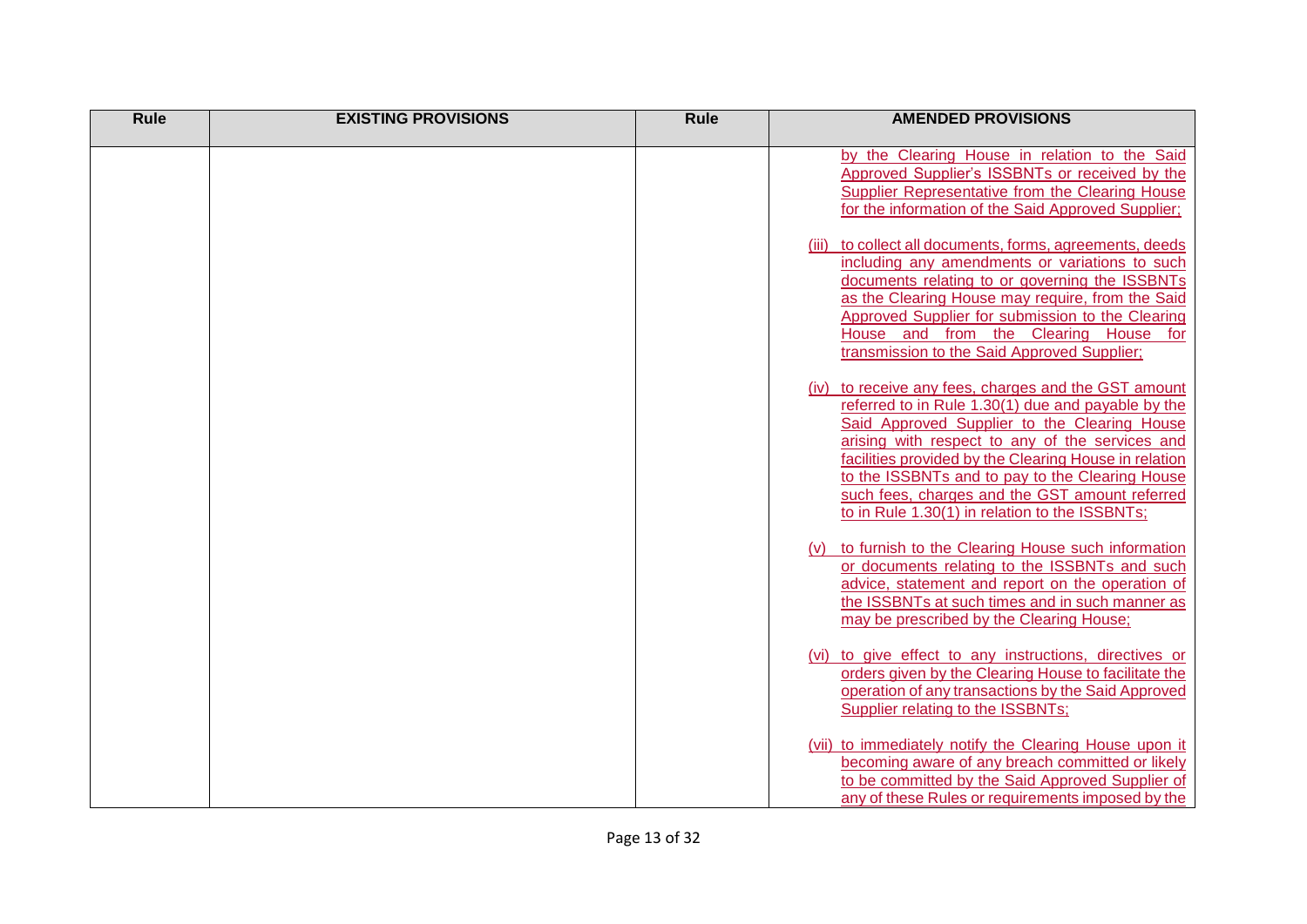| Rule | <b>EXISTING PROVISIONS</b> | <b>Rule</b>      | <b>AMENDED PROVISIONS</b>                                                                                                                                                                                                                                                                                                                                                                                                         |
|------|----------------------------|------------------|-----------------------------------------------------------------------------------------------------------------------------------------------------------------------------------------------------------------------------------------------------------------------------------------------------------------------------------------------------------------------------------------------------------------------------------|
|      |                            |                  | Clearing House on the Said Approved Supplier in<br>relation to the ISSBNTs; and                                                                                                                                                                                                                                                                                                                                                   |
|      |                            |                  | (viii) such other functions and responsibilities as may be<br>specified by the Clearing House.                                                                                                                                                                                                                                                                                                                                    |
|      | New provision.             | 9.7              | The Clearing House may, by notice given to the<br>(b)<br>Supplier Representative, amend, vary or modify the<br>functions and responsibilities<br>Supplier<br>of<br>a<br>Representative.                                                                                                                                                                                                                                           |
|      | New provision.             | 9.7              | A Supplier Representative must ensure that it has in<br>(c)<br>place, at all times, the requisite systems, infrastructure,<br>functionalities and controls for the performance of the<br>functions and responsibilities stipulated in Rule 9.7(a).                                                                                                                                                                                |
|      | New provision.             | $\overline{9.7}$ | In performing the functions and responsibilities<br>(d)<br>stipulated in Rule 9.7(a) on behalf of the Approved<br>Supplier, a Supplier Representative must comply with<br>the procedures or requirements as may be imposed by<br>the Clearing House.                                                                                                                                                                              |
|      | New provision.             | 9.8              | <b>APPROVAL AS USER REPRESENTATIVE</b><br>(a) To become a User Representative, the person must:<br>be a Trading Clearing Participant or fall within such<br>other category of persons prescribed by the<br>Clearing House as being eligible to become a User<br>Representative;<br>satisfy the requirements of Rule 9.9(c) below;<br>(ii)<br>apply to the Clearing House to be approved as a<br>(iii)<br>User Representative; and |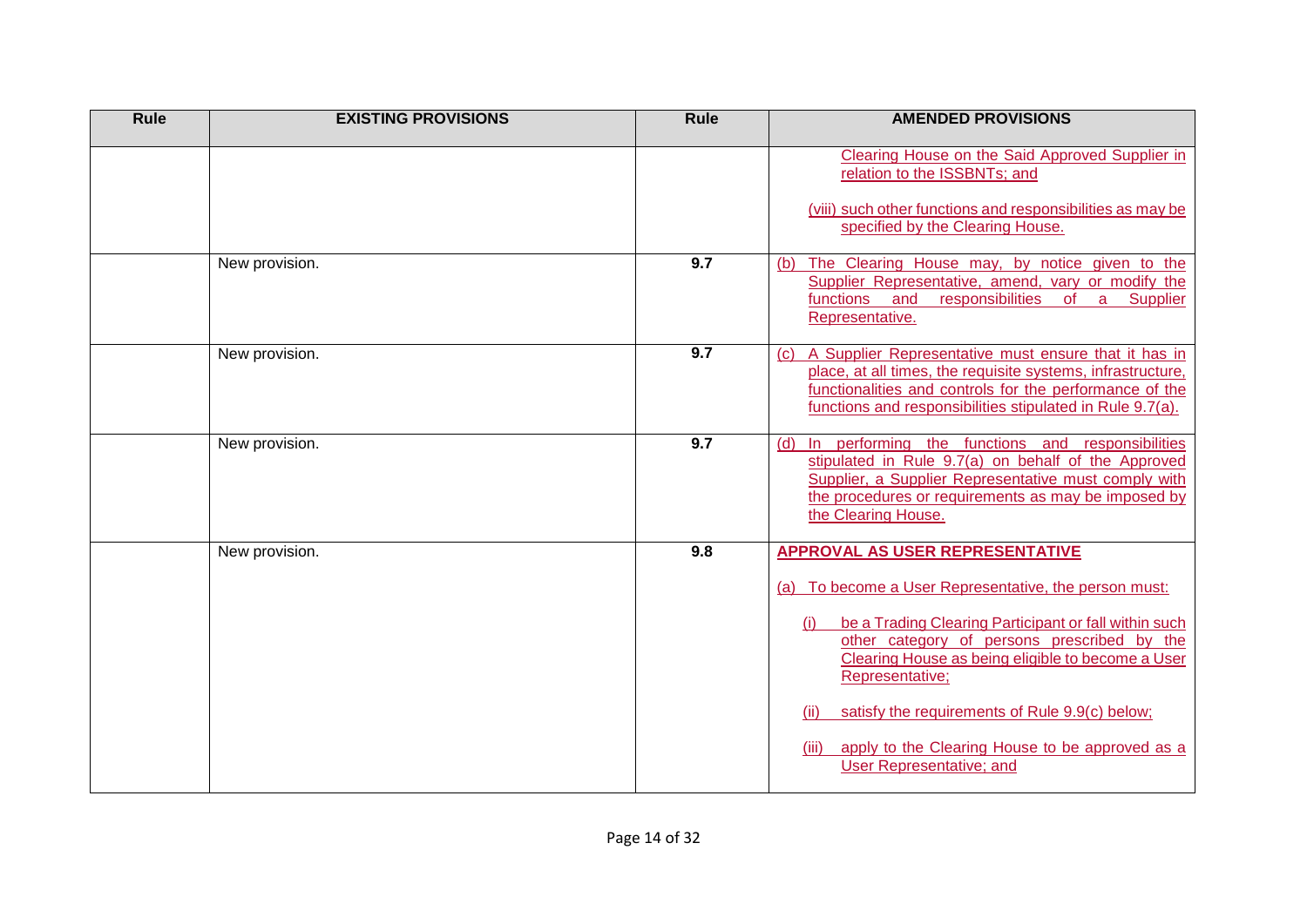| Rule | <b>EXISTING PROVISIONS</b> | <b>Rule</b> | <b>AMENDED PROVISIONS</b>                                                                                                                                                                                                                                                                                                                                                                                 |
|------|----------------------------|-------------|-----------------------------------------------------------------------------------------------------------------------------------------------------------------------------------------------------------------------------------------------------------------------------------------------------------------------------------------------------------------------------------------------------------|
|      |                            |             | submit to the Clearing House a written declaration<br>(iv)<br>in the form prescribed in Appendix 3, together with<br>its application as referred to above.                                                                                                                                                                                                                                                |
|      | New provision.             | 9.8         | Without prejudice to the power conferred on the<br>(b)<br>Clearing House in Rule 2A.2, the Clearing House may,<br>prior to or after the receipt of the prescribed declaration<br>in Appendix 3, undertake any inspection or audit on the<br>person seeking approval to act as a User<br>Representative in the manner determined by the<br><b>Clearing House.</b>                                          |
|      | New provision.             | 9.8         | The Clearing House may approve or reject the<br>(C)<br>application to be a User Representative as it deems fit.                                                                                                                                                                                                                                                                                           |
|      | New provision.             | 9.8         | The Clearing House may also approve the application<br>(d)<br>to be a User Representative unconditionally or subject<br>to such conditions as it deems necessary to ensure the<br>smooth operation of the ISSBNT.                                                                                                                                                                                         |
|      | New provision.             | 9.8         | A User Representative must act as the duly appointed<br>(e)<br>representative of the Approved User when performing<br>the functions and responsibilities set out under Rule<br>9.9(a) and as may be specified by the Clearing House.                                                                                                                                                                      |
|      | New provision.             | 9.8         | A person must not perform the functions and<br>(f)<br>responsibilities set out under Rule 9.9(a) for any<br>Approved User as its representative, unless it has first<br>been approved as a User Representative and has<br>entered into a written agreement with such Approved<br>User to be appointed as its User Representative, which<br>agreement must include the matters specified in<br>Appendix 4. |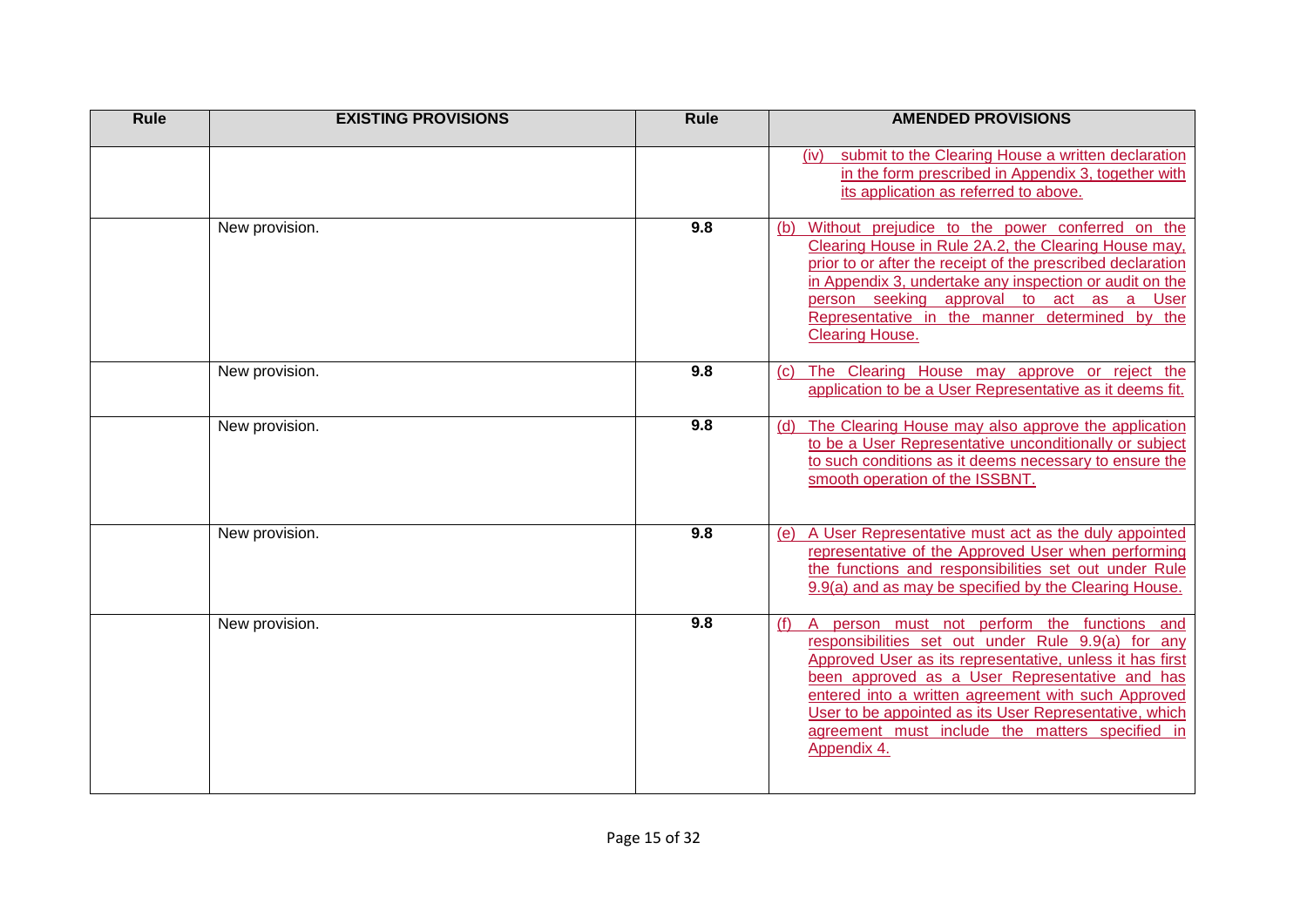| <b>Rule</b> | <b>EXISTING PROVISIONS</b> | <b>Rule</b> | <b>AMENDED PROVISIONS</b>                                                                                                                                                                                                                                                                                                                                                                                                     |
|-------------|----------------------------|-------------|-------------------------------------------------------------------------------------------------------------------------------------------------------------------------------------------------------------------------------------------------------------------------------------------------------------------------------------------------------------------------------------------------------------------------------|
|             | New provision.             | 9.9         | <b>USER</b><br><b>FUNCTIONS</b><br><b>AND</b><br><b>RESPONSIBILITES</b><br><b>OF</b><br><b>REPRESENTATIVE</b>                                                                                                                                                                                                                                                                                                                 |
|             |                            |             | (a) A User Representative appointed by an Approved User<br>must have the following functions and responsibilities:                                                                                                                                                                                                                                                                                                            |
|             |                            |             | to process the application of any eligible person<br>applying to be an Approved User ("Said Approved<br>User");                                                                                                                                                                                                                                                                                                               |
|             |                            |             | to transmit or forward to the Approved User any<br>notification or update communicated by the<br>Clearing House in relation to the Said Approved<br>User's ISSBNTs or received by the User<br>Representative from the Clearing House for the<br>information of the Said Approved User;                                                                                                                                        |
|             |                            |             | to collect all documents, forms, agreements, deeds<br>including any amendments or variations to such<br>documents relating to or governing the ISSBNTs<br>as the Clearing House may require from the Said<br>Approved User for submission to the Clearing<br>House and from the Clearing House for<br>transmission to the Said Approved User;                                                                                 |
|             |                            |             | (iv) to receive any fees, charges and the GST amount<br>referred to in Rule 1.30(1) due and payable by the<br>Said Approved User to the Clearing House arising<br>with respect to any of the services and facilities<br>provided by the Clearing House in relation to the<br><b>ISSBNTs and to pay to the Clearing House such</b><br>fees, charges and the GST amount referred to Rule<br>1.30(1) in relation to the ISSBNTs; |
|             |                            |             | to furnish to the Clearing House such information<br>(V)<br>or documents relating to the ISSBNTs and such<br>advice, statement and report on the operation of                                                                                                                                                                                                                                                                 |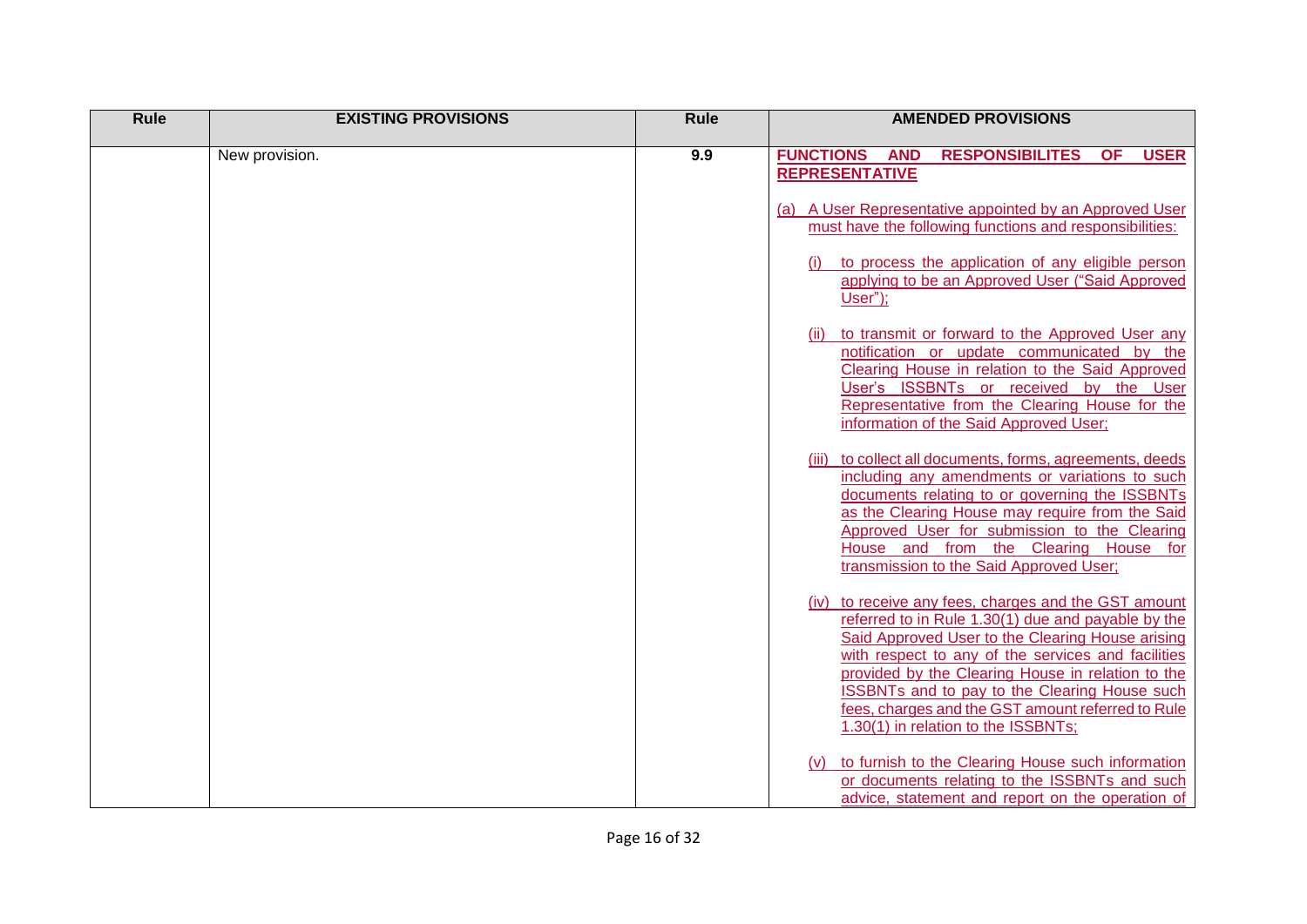| <b>Rule</b> | <b>EXISTING PROVISIONS</b> | <b>Rule</b> | <b>AMENDED PROVISIONS</b>                                                                                                                                                                                                                                                             |
|-------------|----------------------------|-------------|---------------------------------------------------------------------------------------------------------------------------------------------------------------------------------------------------------------------------------------------------------------------------------------|
|             |                            |             | the ISSBNTs at such times and in such manner as<br>may be prescribed by the Clearing House;<br>(vi) to give effect to any instructions, directives or<br>orders given by the Clearing House to facilitate the                                                                         |
|             |                            |             | operation of any transactions by the Approved<br>User relating to the ISSBNTs;                                                                                                                                                                                                        |
|             |                            |             | (vii) to immediately notify the Clearing House upon it<br>becoming aware of any breach committed or likely<br>to be committed by the Approved User of any of<br>these Rules ore requirements imposed by the<br>Clearing House on the Approved User in relation to<br>the ISSBNTs; and |
|             |                            |             | (viii) such other functions and responsibilities as may be<br>specified by the Clearing House.                                                                                                                                                                                        |
|             | New provision.             | 9.9         | The Clearing House may, by notice given to the User<br>(b)<br>Representative, amend, vary or modify the functions<br>and responsibilities of a User Representative.                                                                                                                   |
|             | New provision.             | 9.9         | A User Representative must ensure that it has in place,<br>(C)<br>at all times, the requisite systems, infrastructure,<br>functionalities and controls for the performance of the<br>functions and responsibilities stipulated in Rule 9.9(a).                                        |
|             | New provision.             | 9.9         | In performing the functions and responsibilities<br>(d)<br>stipulated in Rule 9.9(a) on behalf of the Approved User,<br>a User Representative must comply with the procedures<br>or requirements as may be imposed by the Clearing<br>House.                                          |
|             | New provision.             | 9.10        | <b>ISSBNT AGREEMENT</b><br><b>ISSBNT Participants or their clients may include the matters</b><br>set out in Appendix 5 in the agreement that governs the                                                                                                                             |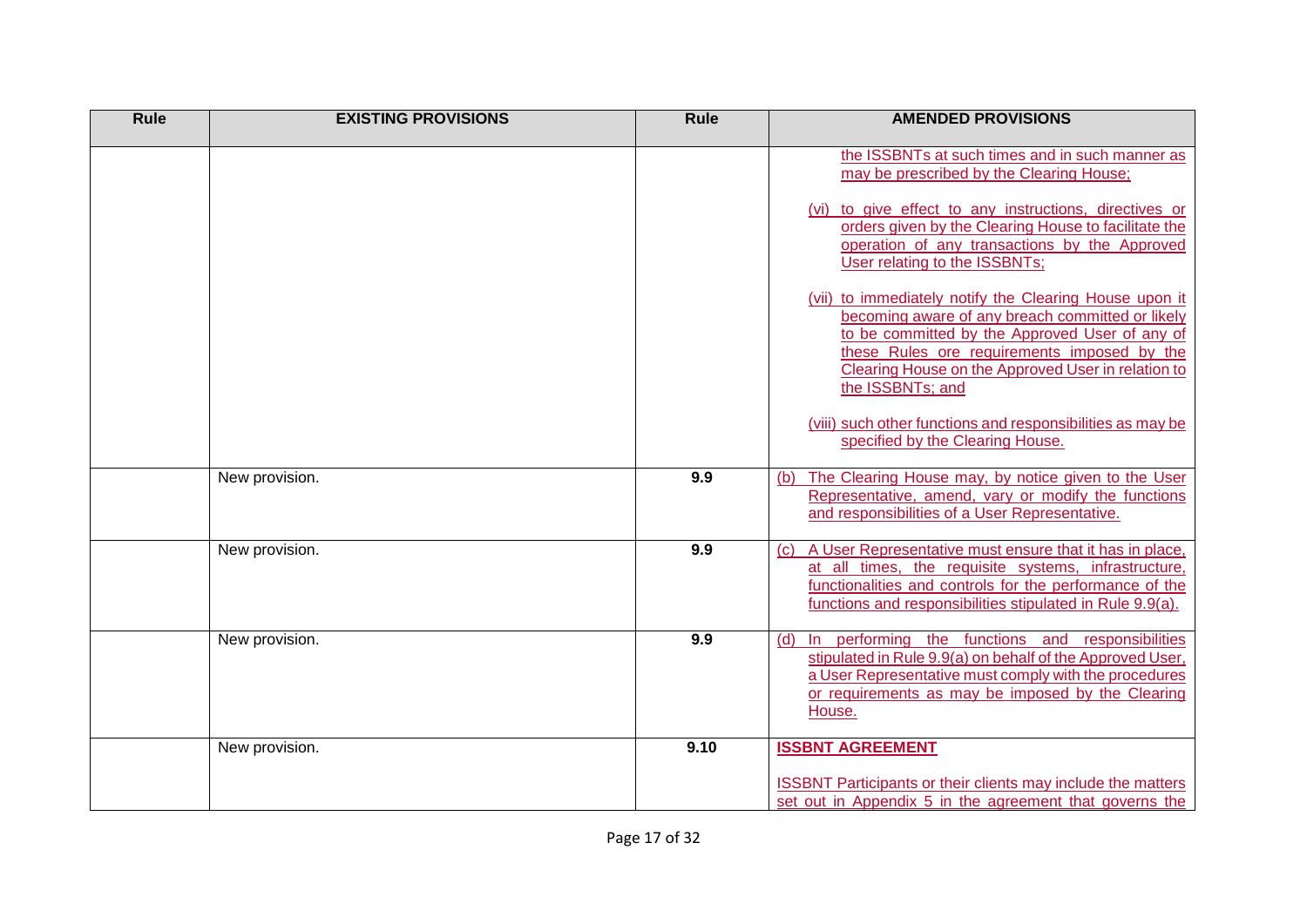| <b>Rule</b> | <b>EXISTING PROVISIONS</b> | <b>Rule</b> | <b>AMENDED PROVISIONS</b>                                                                                                                                                                                                                                                                                                                                                                          |
|-------------|----------------------------|-------------|----------------------------------------------------------------------------------------------------------------------------------------------------------------------------------------------------------------------------------------------------------------------------------------------------------------------------------------------------------------------------------------------------|
|             |                            |             | terms and conditions of the ISSBNT that is facilitated by the<br>Clearing House under Chapter 9 and if they do, such<br>agreement will be deemed an ISSBNT agreement for the<br>purposes of the relevant tax exemption order(s) applicable<br>to ISSBNT.                                                                                                                                           |
|             | New provision.             | 9.11        | <b>ACCESS TO ISSBNT SYSTEM</b><br>(a) A Supplier Representative or a User Representative will<br>be given access to the ISSBNT System to perform any<br>of its functions and responsibilities.                                                                                                                                                                                                     |
|             | New provision.             | 9.11        | A Supplier Representative and a User Representative<br>(b)<br>must comply with any conditions or requirements<br>prescribed by the Clearing House in relation to the<br>access to or usage of the ISSBNT System.                                                                                                                                                                                   |
|             | New provision.             | 9.12        | <b>REQUIREMENTS OF ISSBNT</b><br>(a) The Approved User must ensure that it obtains a<br>confirmation from the Approved Supplier that the<br>Approved Supplier has the ISSBNT Eligible Securities<br>available to be sold to the Approved User. Such<br>confirmation must contain such details and be<br>maintained in such manner as prescribed by the<br><b>Clearing House.</b>                   |
|             | New provision.             | 9.12        | ISSBNT Participants who have agreed on an ISSBNT<br>(b)<br>and wish to have the ISSBNT Securities delivered,<br>whether pursuant to Leg 1 or Leg 2 of the ISSBNT, must<br>each notify the Clearing House of the prescribed details<br>of the ISSBNT through their respective appointed<br>Supplier Representative or User Representative and in<br>the manner as prescribed by the Clearing House. |
|             | New provision.             | 9.12        | <b>ISSBNT Participants who have agreed to cancel Leg 1</b><br>(C)<br>of the ISSBNT pursuant to the ISSBNT Model and wish                                                                                                                                                                                                                                                                           |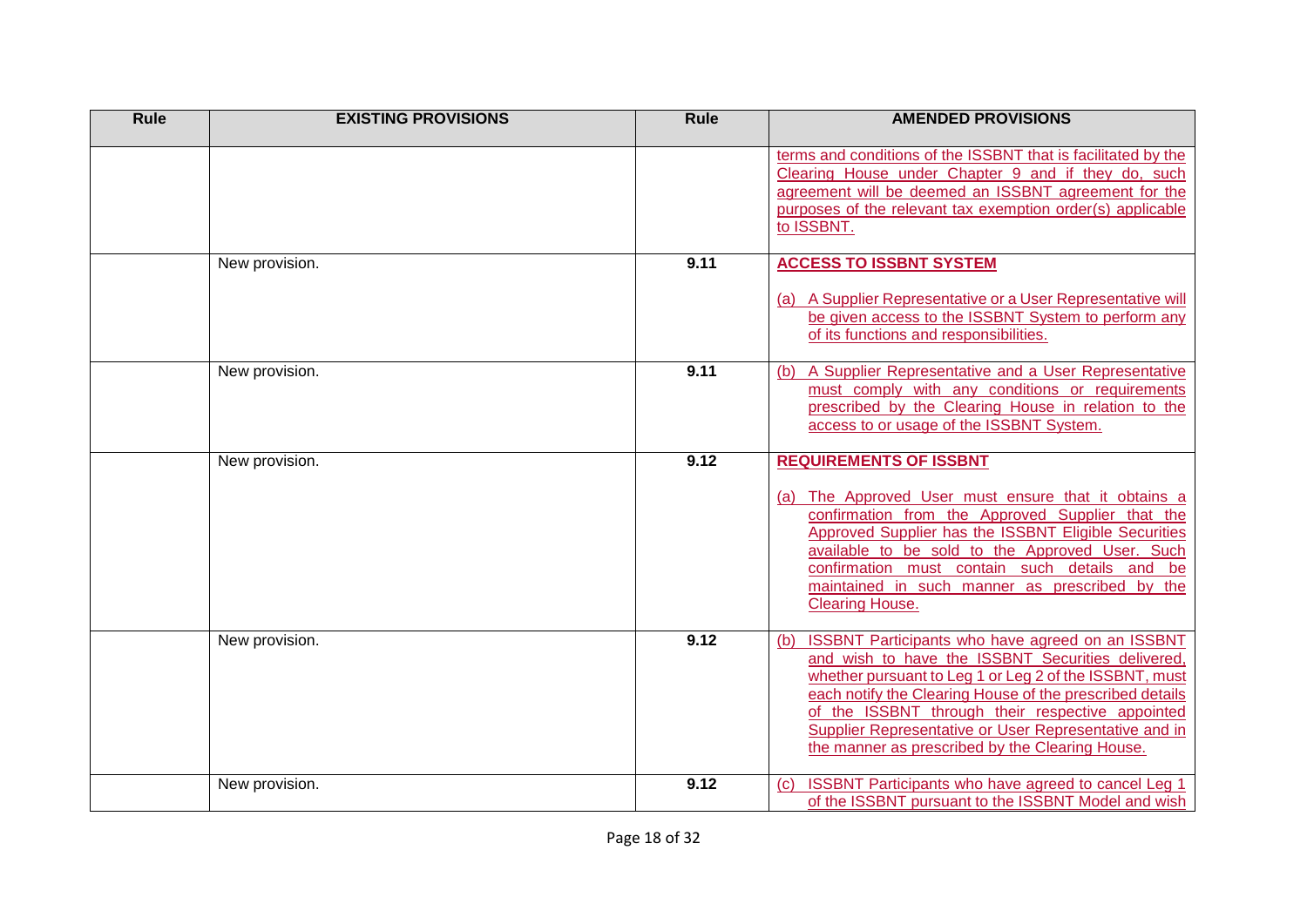| <b>Rule</b> | <b>EXISTING PROVISIONS</b> | <b>Rule</b> | <b>AMENDED PROVISIONS</b>                                                                                                                                                                                                                                                                                                                                                                                                                                                                                                                                                                                                                                                                                                                                                                                                     |
|-------------|----------------------------|-------------|-------------------------------------------------------------------------------------------------------------------------------------------------------------------------------------------------------------------------------------------------------------------------------------------------------------------------------------------------------------------------------------------------------------------------------------------------------------------------------------------------------------------------------------------------------------------------------------------------------------------------------------------------------------------------------------------------------------------------------------------------------------------------------------------------------------------------------|
|             |                            |             | to have the ISSBNT Securities re-delivered to the<br>Approved Supplier must each notify the Clearing House<br>of the prescribed details through their respective<br>appointed<br>Supplier<br>Representative<br><b>or</b><br><b>User</b><br>Representative within the time frame and in the manner<br>as prescribed by the Clearing House.                                                                                                                                                                                                                                                                                                                                                                                                                                                                                     |
|             | New provision.             | 9.12        | Upon receipt of the relevant notifications from both the<br>(d)<br>ISSBNT Participants, the Clearing House shall be<br>authorised by the Approved Supplier and Approved<br>User, respectively, to instruct the Central Depository to<br>debit or credit the securities accounts provided by the<br>Approved Supplier and Approved User, as the case<br>may be, for the purpose of delivery of the ISSBNT<br>Securities, provided that:<br>the relevant details provided by the ISSBNT<br>Participants are validated in the manner prescribed<br>by the Clearing House; and<br>there are sufficient Securities in the securities<br>account of the Approved Supplier or Approved<br>User, as the case may be, at the relevant time as<br>stipulated by the Clearing House to satisfy the<br>delivery of the ISSBNT Securities. |
|             | New provision.             | 9.12        | The ISSBNT Participants may, at any time prior to the<br>(e)<br>Extinguishment of the ISSBNT and in the manner<br>prescribed by the Clearing House, adjust or vary the<br>Securities comprised in the ISSBNT Securities<br>(including the amount of the Securities) pursuant to any<br>action taken by the issuer of the ISSBNT Securities in<br>relation to or arising from its Securities.                                                                                                                                                                                                                                                                                                                                                                                                                                  |
|             | New provision.             | 9.12        | Upon the execution of Leg 2 of the ISSBNT by the<br>(f)<br><b>ISSBNT Participants, the Approved User must deliver</b><br>the ISSBNT Securities to the Approved Supplier within                                                                                                                                                                                                                                                                                                                                                                                                                                                                                                                                                                                                                                                |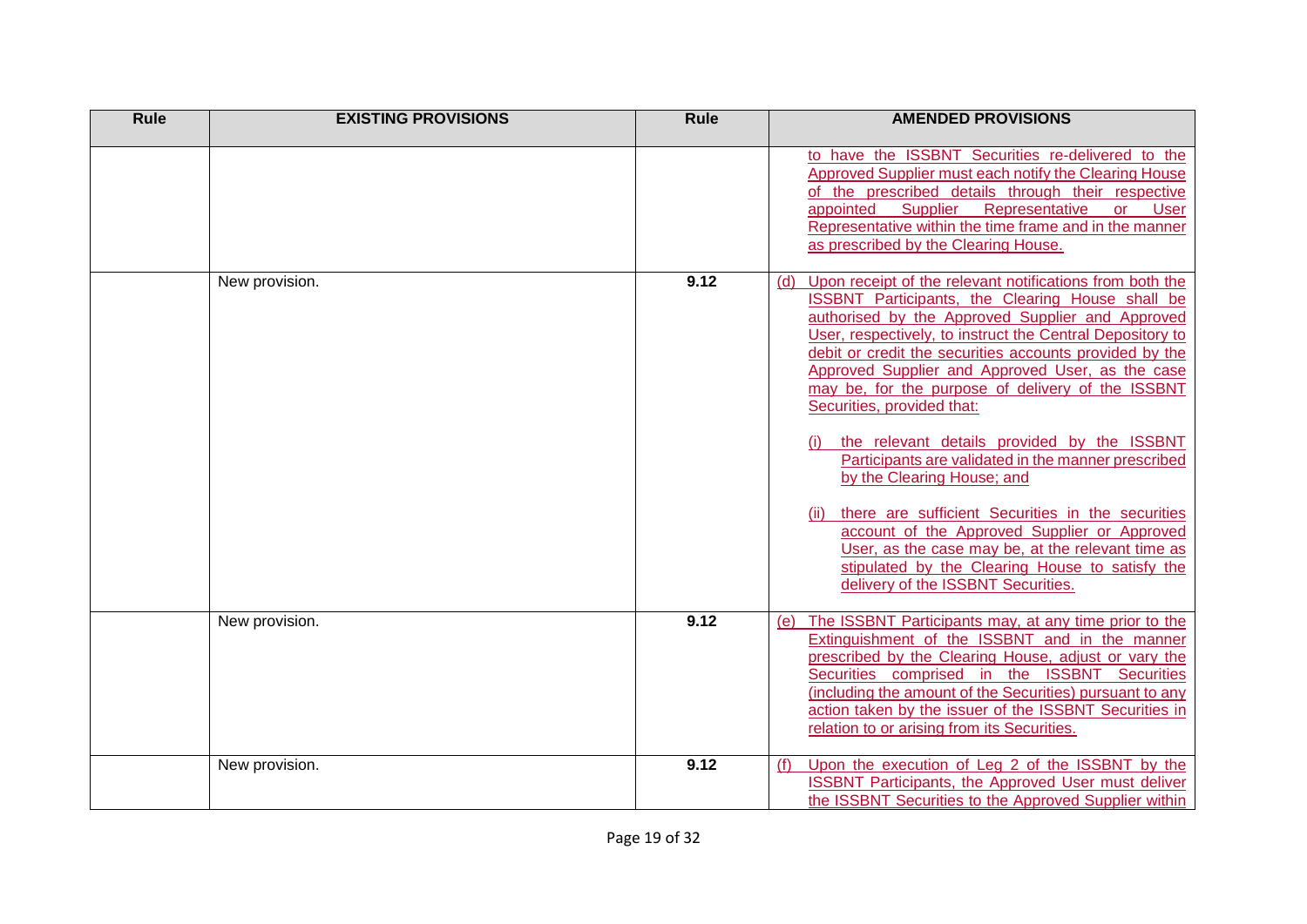| <b>Rule</b> | <b>EXISTING PROVISIONS</b> | <b>Rule</b> | <b>AMENDED PROVISIONS</b>                                                                                                                                                                                                                                                                                                                                                                                                                                                                                                                                                                                                           |
|-------------|----------------------------|-------------|-------------------------------------------------------------------------------------------------------------------------------------------------------------------------------------------------------------------------------------------------------------------------------------------------------------------------------------------------------------------------------------------------------------------------------------------------------------------------------------------------------------------------------------------------------------------------------------------------------------------------------------|
|             |                            |             | the timeframe and in the manner prescribed by the<br><b>Clearing House.</b>                                                                                                                                                                                                                                                                                                                                                                                                                                                                                                                                                         |
|             | New provision.             | 9.12        | Notwithstanding anything in these Rules, an ISSBNT<br>(a)<br>Participant may Extinguish an ISSBNT without the<br>execution of Leg 2 of the ISSBNT in any of the<br>circumstances as may be prescribed by the Clearing<br>House.                                                                                                                                                                                                                                                                                                                                                                                                     |
|             | New provision.             | 9.12        | An ISSBNT Participant who intends to Extinguish the<br>(h)<br>ISSBNT without the execution of Leg 2 of the ISSBNT<br>under Rule 9.12(g) must do so in the manner specified<br>by the Clearing House.                                                                                                                                                                                                                                                                                                                                                                                                                                |
|             | New provision.             | 9.12        | The Clearing House may prohibit the Extinguishment of<br>the ISSBNT without the execution of Leg 2 of the<br>ISSBNT referred to in Rule 9.12(g).                                                                                                                                                                                                                                                                                                                                                                                                                                                                                    |
|             | New provision.             | 9.12        | The Clearing House's facilitation of the Extinguishment<br>(i)<br>of the ISSBNT without the execution of Leg 2 of the<br>ISSBNT under Rule 9.12(g) does not prejudice the<br>Clearing House's right or power to take action for<br>breach of any of these Rules or the Clearing House's<br>requirements in relation to ISSBNT.                                                                                                                                                                                                                                                                                                      |
|             | New provision.             | 9.12        | Each ISSBNT Participant who is involved in an<br>(k)<br>Extinguishment of the ISSBNT without the execution of<br>Leg 2 of the ISSBNT must fully indemnify and hold<br>indemnified the Clearing House, whether such<br>indemnity is claimed by the Clearing House during or<br>after the expiry of the tenure of the ISSBNT Participant<br>as an Approved Supplier or Approved User, from and<br>against any loss, damage, claim, liability, cost or<br>expense (including but not limited to legal costs on a<br>solicitor and client basis) suffered or incurred by the<br>Clearing House, whether directly or indirectly, arising |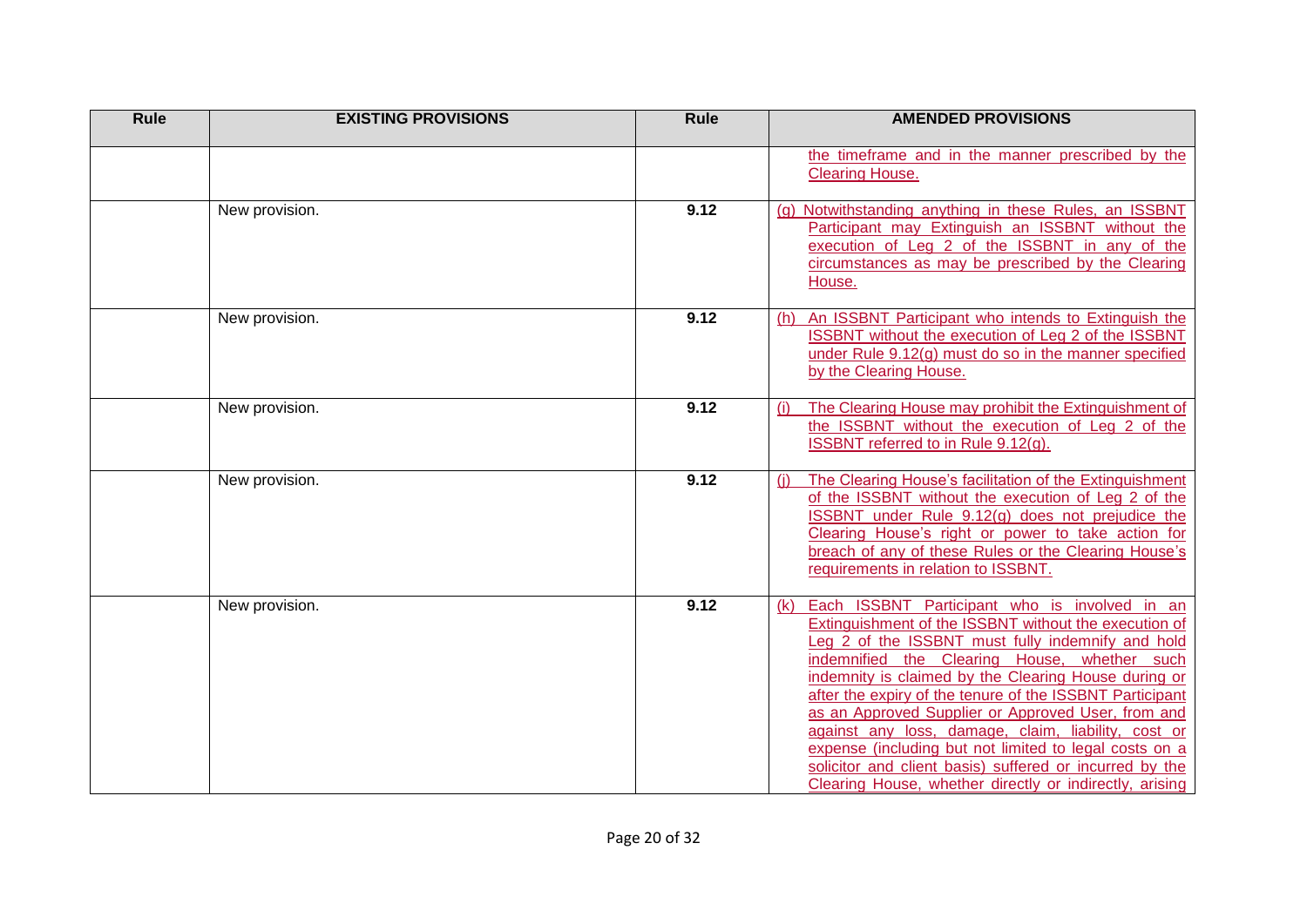| <b>Rule</b> | <b>EXISTING PROVISIONS</b> | <b>Rule</b> | <b>AMENDED PROVISIONS</b>                                                                                                                                                                                                                                                                                                                                                                                                                             |
|-------------|----------------------------|-------------|-------------------------------------------------------------------------------------------------------------------------------------------------------------------------------------------------------------------------------------------------------------------------------------------------------------------------------------------------------------------------------------------------------------------------------------------------------|
|             |                            |             | from or in connection with the Extinguishment of the<br>ISSBNT without the execution of Leg 2 of the ISSBNT.                                                                                                                                                                                                                                                                                                                                          |
|             | New provision.             | 9.12        | <b>ISSBNT Participants are solely responsible for all rights</b><br>(1)<br>and obligations arising from, and must assume all<br>default and recovery risks associated with the<br>relationship between the ISSBNT Participants. The<br>Clearing House shall in no event be held liable for the<br>performance of any obligation arising from the<br>relationship between the ISSBNT Participants.                                                     |
|             | New provision.             | 9.13        | <b>DESIGNATED SECURITIES ACCOUNT</b><br>An Approved User must ensure that all ISSBNT Securities<br>are held in and where relevant, transferred to, the<br>designated securities accounts as prescribed by the<br>Clearing House and no other securities account.                                                                                                                                                                                      |
|             | New provision.             | 9.14        | <b>ACTION BY THE CLEARING HOUSE</b><br>(a) The Clearing House may exercise any of the powers set<br>out in Rule 9.14(b) immediately without further<br>reference to a ISSBNT Participant/Representative:<br>if the ISSBNT Participant/ Representative commits<br>a breach of any of the conditions or requirements<br>imposed by the Clearing House in relation to the<br><b>ISSBNTs;</b><br>if the Clearing House determines in its absolute<br>(ii) |
|             |                            |             | discretion<br>that the<br><b>ISSBNT</b><br>Participant/<br>Representative is unable to conduct any of the<br><b>ISSBNTs</b> due to any circumstances including<br>bankruptcy and insolvency;<br>(iii) if the Clearing House determines that the ISSBNT<br>Participant/Representative is likely to cause                                                                                                                                               |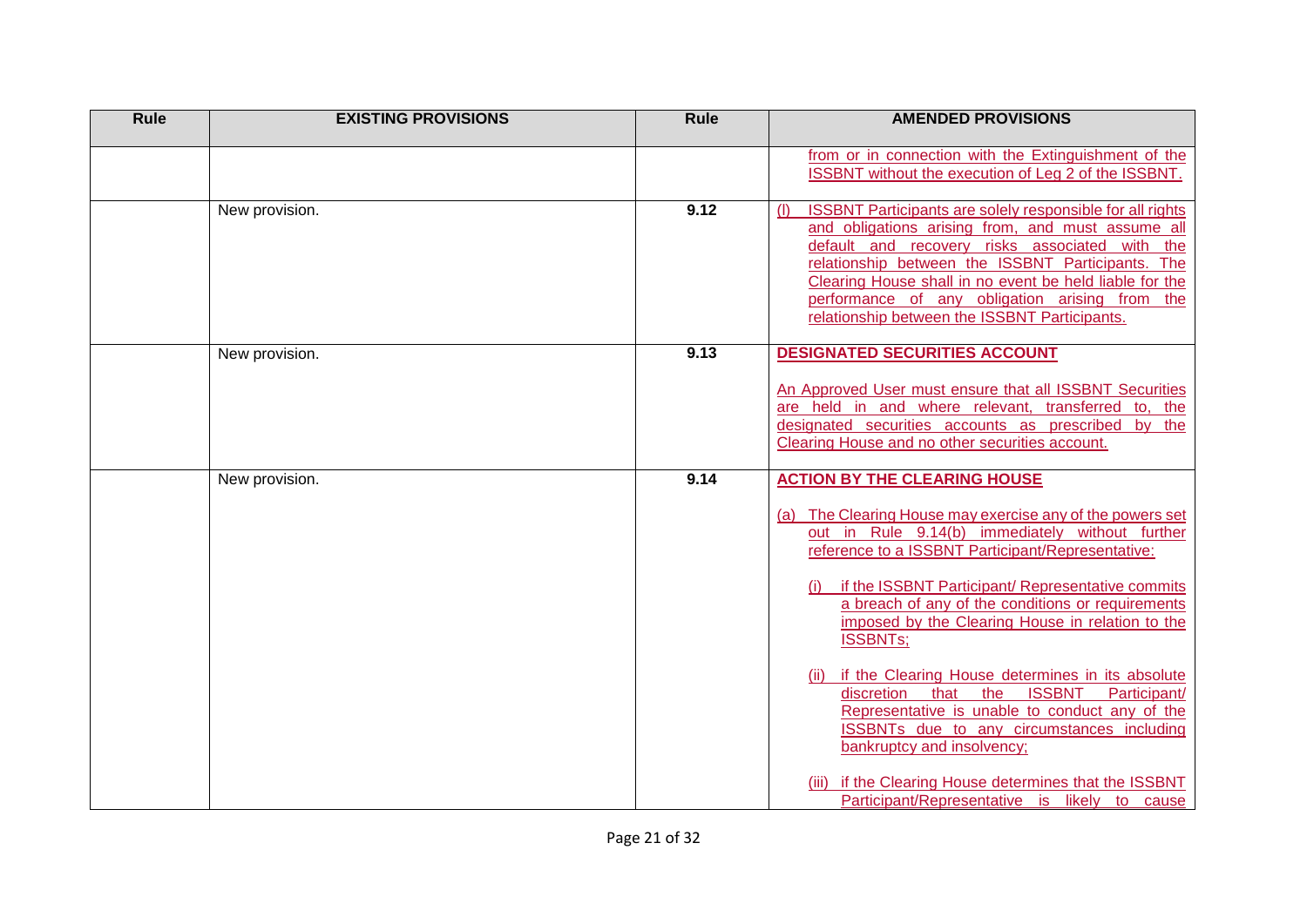| Rule | <b>EXISTING PROVISIONS</b> | Rule | <b>AMENDED PROVISIONS</b>                                                                                                                                                                                                                                                                                                                                                                                                                                                                                                                                                                                                                                                                                                                                                                                                                                                                                                                                                                                                                                                                                                                                        |
|------|----------------------------|------|------------------------------------------------------------------------------------------------------------------------------------------------------------------------------------------------------------------------------------------------------------------------------------------------------------------------------------------------------------------------------------------------------------------------------------------------------------------------------------------------------------------------------------------------------------------------------------------------------------------------------------------------------------------------------------------------------------------------------------------------------------------------------------------------------------------------------------------------------------------------------------------------------------------------------------------------------------------------------------------------------------------------------------------------------------------------------------------------------------------------------------------------------------------|
|      |                            |      | <b>ISSBNT</b><br>Participants/<br>to<br>other<br>damage<br>Representatives as a result of violating any of the<br>requirements or obligations in relation to the<br><b>ISSBNTs; or</b><br>(iv) in any such circumstances which the Clearing<br>House in its absolute discretion deems fit.                                                                                                                                                                                                                                                                                                                                                                                                                                                                                                                                                                                                                                                                                                                                                                                                                                                                       |
|      | New provision.             | 9.14 | Without prejudice to any of the powers of the Clearing<br>(b)<br>House contained in the Act, these Rules or any<br>directives, circulars or instructions issued by the<br>Clearing House, the actions which the Clearing House<br>may take upon the happening of any of the events set<br>out in Rule 9.14(a) include one or more of the following:<br>prohibit the ISSBNT Participant/ Representative<br>from entering into any or all new ISSBNTs and/or<br>transactions contemplated under any directives,<br>circulars or instructions issued by the Clearing<br>House in relation to the ISSBNTs;<br>suspend or terminate the ISSBNT Participant/<br>Representative as an ISSBNT<br>Participant/<br>Representative;<br>notify all ISSBNT Participants/ Representatives of<br>the suspension or termination of any ISSBNT<br>Participant/ Representative; or<br>limit the activities or access of the ISSBNT<br>(iv)<br>Participant/ Representative to the services and<br>facilities provided by the Clearing House in relation<br>to the ISSBNTs on such terms and for such<br>duration as the Clearing House may in its absolute<br>discretion determine. |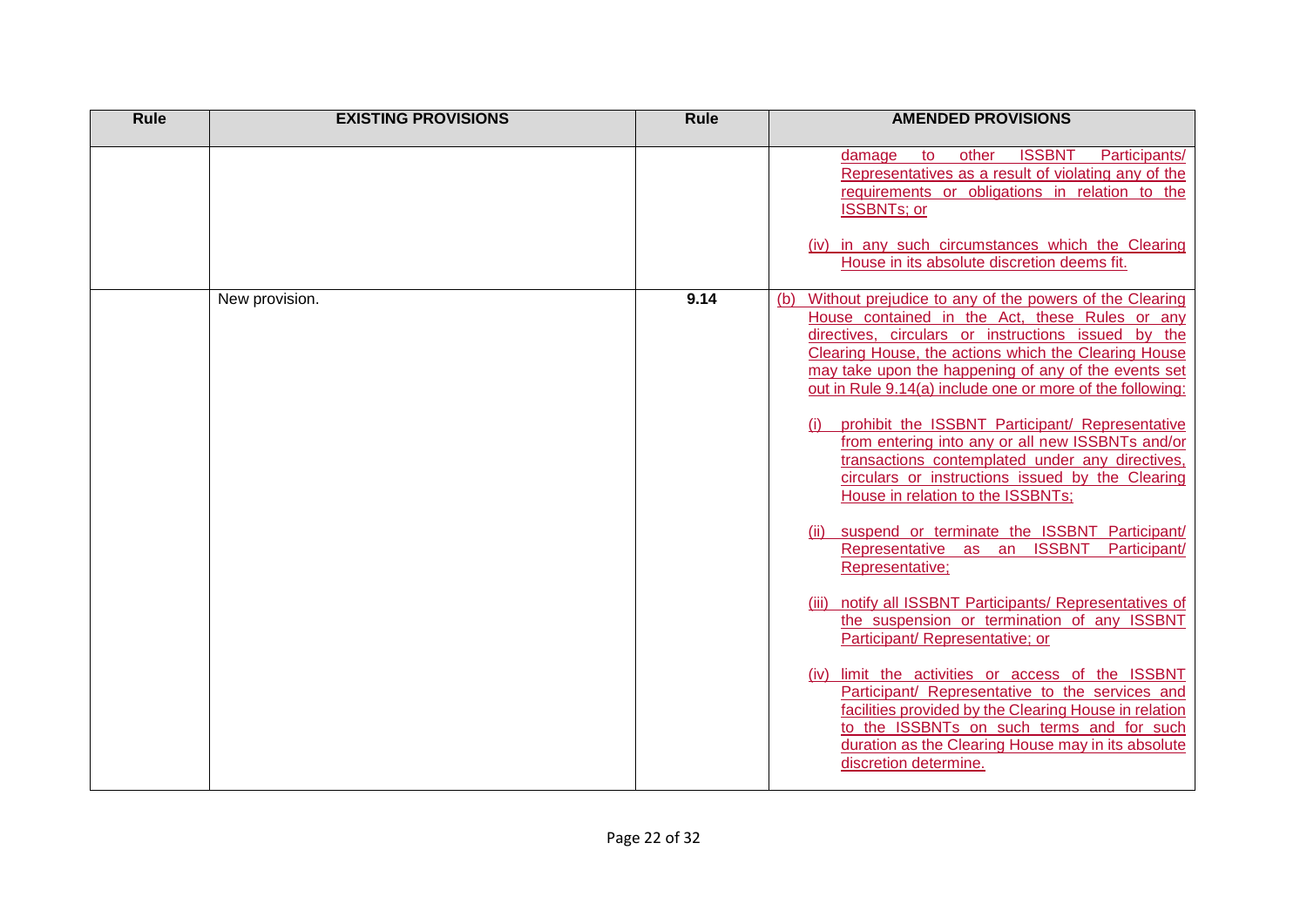| <b>Rule</b> | <b>EXISTING PROVISIONS</b> | <b>Rule</b> | <b>AMENDED PROVISIONS</b>                                                                                                                                                                                                                                                                                                                                                                                                                                                                                                       |
|-------------|----------------------------|-------------|---------------------------------------------------------------------------------------------------------------------------------------------------------------------------------------------------------------------------------------------------------------------------------------------------------------------------------------------------------------------------------------------------------------------------------------------------------------------------------------------------------------------------------|
|             | New provision.             | 9.14        | Where an action has been taken under Rule 9.14(b), an<br>$\mathcal{C}$<br>ISSBNT Participant/ Representative may make<br>representations to<br>the<br>Clearing<br>House<br>for<br>discontinuance of the action taken. The Clearing House<br>may after representations have been made, discontinue<br>with the action taken. However, such discontinuance<br>shall not be construed as an omission or error of any<br>kind on the part of the Clearing House in undertaking<br>the action under Rule 9.14(b) in the first place. |
|             | New provision.             | 9.14        | The Clearing House shall not be held liable for any loss<br>(d)<br>or damage suffered by any party arising from or in<br>connection with the action taken by the Clearing House<br>under Rule 9.14(b) provided that the Clearing House<br>has acted in good faith.                                                                                                                                                                                                                                                              |
|             | New provision.             | 9.14        | Notwithstanding any provisions to the contrary in these<br>(e)<br>Rules, the Clearing House, where it deems necessary,<br>may:<br>suspend its services and facilities for the ISSBNTs<br>entirely or partially for such duration as the<br>Clearing House in its absolute discretion deems fit;<br>or                                                                                                                                                                                                                           |
|             |                            |             | direct an ISSBNT Participant to Extinguish its<br>(ii)<br>ISSBNTs in accordance with any directive or<br>instruction issued by the Commission or as<br>required by any written law, and take such further<br>action as may be determined by the Clearing<br>House, the timeframe and in the manner as<br>prescribed by the Clearing House.                                                                                                                                                                                      |
|             | New provision.             | 9.15        | <b>PROVISION OF INFORMATION</b><br>The ISSBNT Participants/ Representatives must furnish to<br>the Clearing House or the Commission any information or                                                                                                                                                                                                                                                                                                                                                                          |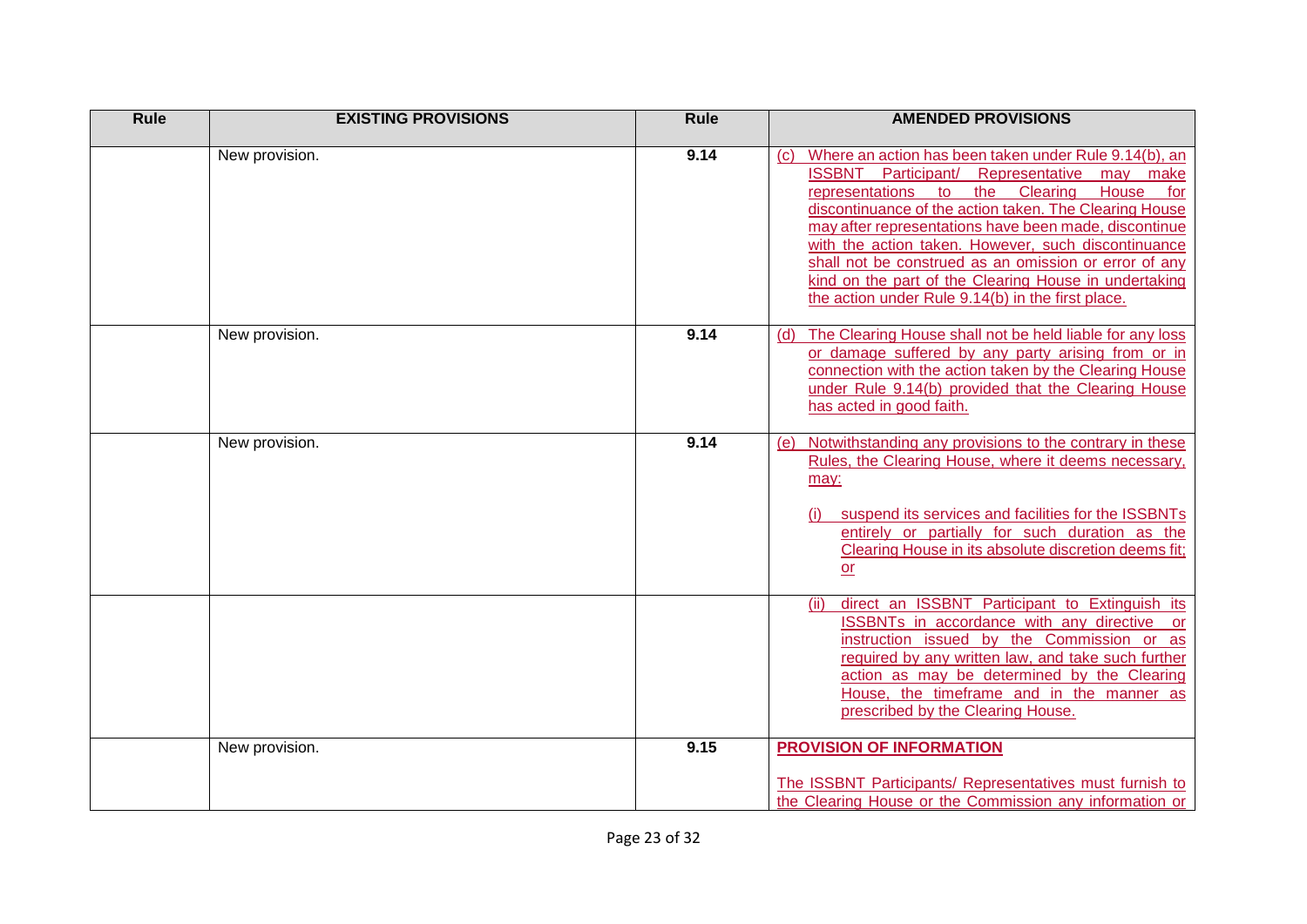| Rule | <b>EXISTING PROVISIONS</b> | <b>Rule</b> | <b>AMENDED PROVISIONS</b>                                                                                                                                                                                                                                                                                                                                                                                                                                                                                                                                                                                                                           |
|------|----------------------------|-------------|-----------------------------------------------------------------------------------------------------------------------------------------------------------------------------------------------------------------------------------------------------------------------------------------------------------------------------------------------------------------------------------------------------------------------------------------------------------------------------------------------------------------------------------------------------------------------------------------------------------------------------------------------------|
|      |                            |             | Document in relation to any ISSBNT as required by the<br>Clearing House or the Commission.                                                                                                                                                                                                                                                                                                                                                                                                                                                                                                                                                          |
|      | New provision.             | 9.16        | <b>DISCLOSURE OF INFORMATION</b><br>Notwithstanding any provisions in these Rules, the Clearing<br>House shall be entitled to:<br>(a) disclose any information or to produce any document in<br>its possession or control in relation to the ISSBNT if<br>required or requested to do so by the Commission; and<br>disclose any information in its possession or control to<br>(b)<br>the Commission or authorised personnel of the<br>Exchange by way of granting such persons access to<br>the ISSBNT System, for the purpose of facilitating the<br>performance of their duties and functions under the<br>relevant requirements, rules or laws. |
|      | New provision.             | 9.17        | <b>FEES AND CHARGES</b><br>(a) An ISSBNT Participant/ Representative must pay to the<br>Clearing House the relevant fees and charges<br>prescribed by the Clearing House in relation to any or<br>all of the services and facilities provided by the Clearing<br>House in relation to the ISSBNT.                                                                                                                                                                                                                                                                                                                                                   |
|      | New provision.             | 9.17        | The Clearing House may, from time to time where it<br>(b)<br>deems necessary in its absolute discretion, vary or<br>change any of the fees and charges by prescription in<br>the ISSBNT Circulars and without any further notice to<br>the ISSBNT Participant/ Representative.                                                                                                                                                                                                                                                                                                                                                                      |
|      | New provision.             | 9.18        | <b>LIABILITY</b><br>The Clearing House shall not be liable to any person for any<br>loss or damage that may be incurred or suffered by such                                                                                                                                                                                                                                                                                                                                                                                                                                                                                                         |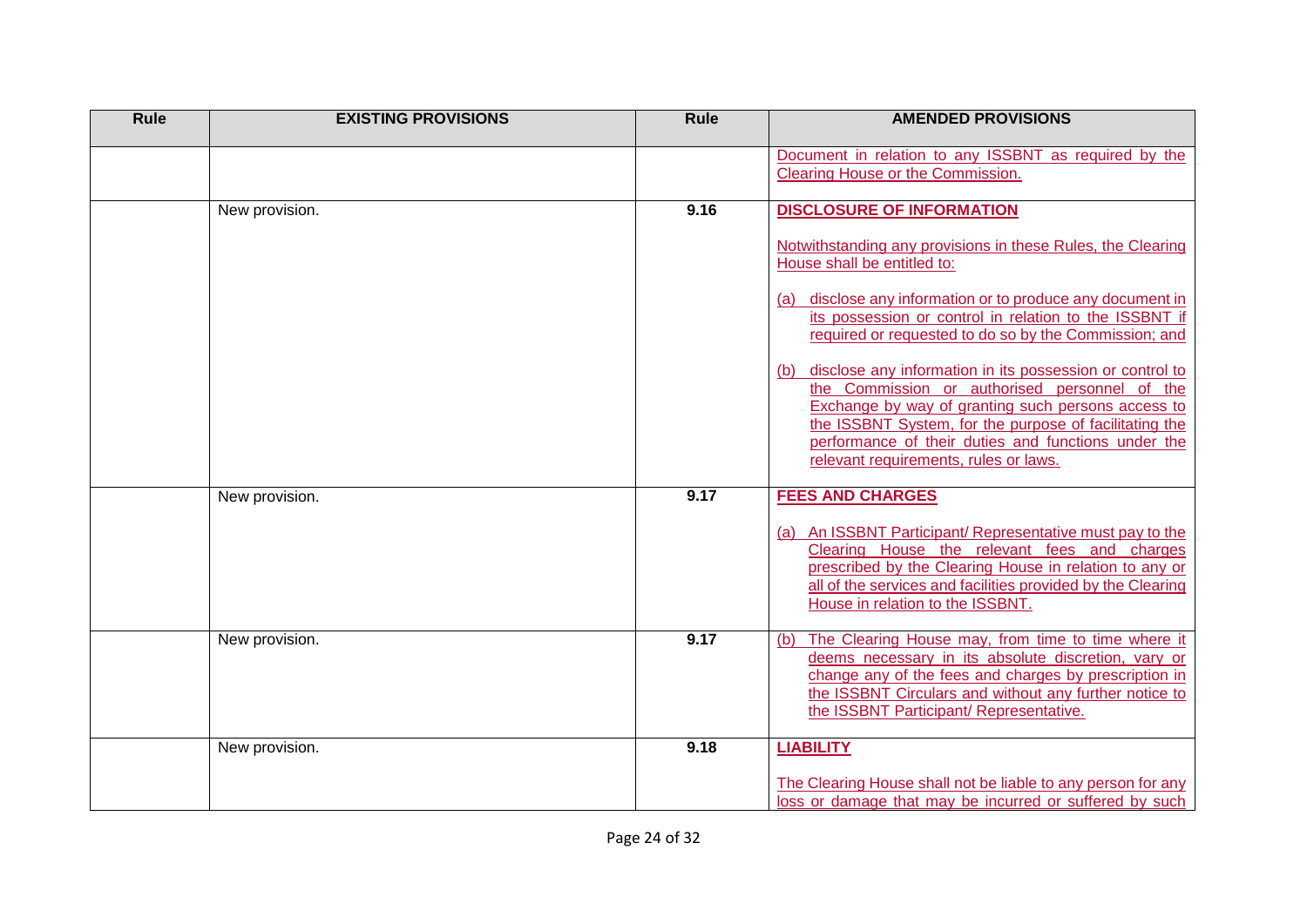| <b>Rule</b> | <b>EXISTING PROVISIONS</b> | <b>Rule</b> | <b>AMENDED PROVISIONS</b>                                                                                                                                                                                                                                                                                                                                                                                                                                                                                                                                                                                                                                                                                                                                                        |
|-------------|----------------------------|-------------|----------------------------------------------------------------------------------------------------------------------------------------------------------------------------------------------------------------------------------------------------------------------------------------------------------------------------------------------------------------------------------------------------------------------------------------------------------------------------------------------------------------------------------------------------------------------------------------------------------------------------------------------------------------------------------------------------------------------------------------------------------------------------------|
|             |                            |             | person as a result of the exercise or intended exercise of any<br>power or performance of any duty or function conferred or<br>imposed on the Clearing House in relation to the ISSBNT<br>and exercised by the Clearing House in good faith.                                                                                                                                                                                                                                                                                                                                                                                                                                                                                                                                     |
|             | New provision.             | 9.19        | <b>FORCE MAJEURE</b><br>(a) In the event that the Clearing House is required to<br>suspend the operation of the ISSBNT System, as the<br>case may be, and the provision of all ancilliary services<br>where for any reason the records of the Clearing House,<br>the Central Depository or the ISSBNT System are<br>unavailable, inaccessible, delayed or hindered in any<br>manner, the Clearing House shall not be liable for any<br>failure, hindrance or delay in the provision of services or<br>for the failure to give or the delay in giving effect to any<br>notice or communication from an ISSBNT Participant/<br>Representative.                                                                                                                                     |
|             | New provision.             | 9.19        | The Clearing House or its directors, officers, employees<br>(b)<br>or agents shall not be liable for any losses or damages<br>that may be incurred or suffered by the ISSBNT<br>Participant/ Representative arising from causes beyond<br>its reasonable control including, without limitation, acts<br>of God or the public enemy, acts of a civil or military<br>authority, natural disasters, embargoes, industrial<br>action, fires, floods, mechanical breakdowns, computer<br>or system failures or sabotage, delay or inability to act<br>by any registrar, interruptions of power supplies or other<br>utility or services, currency restrictions, any law,<br>regulation or order of any government, competent<br>authority or any court or tribunal, war or terrorism. |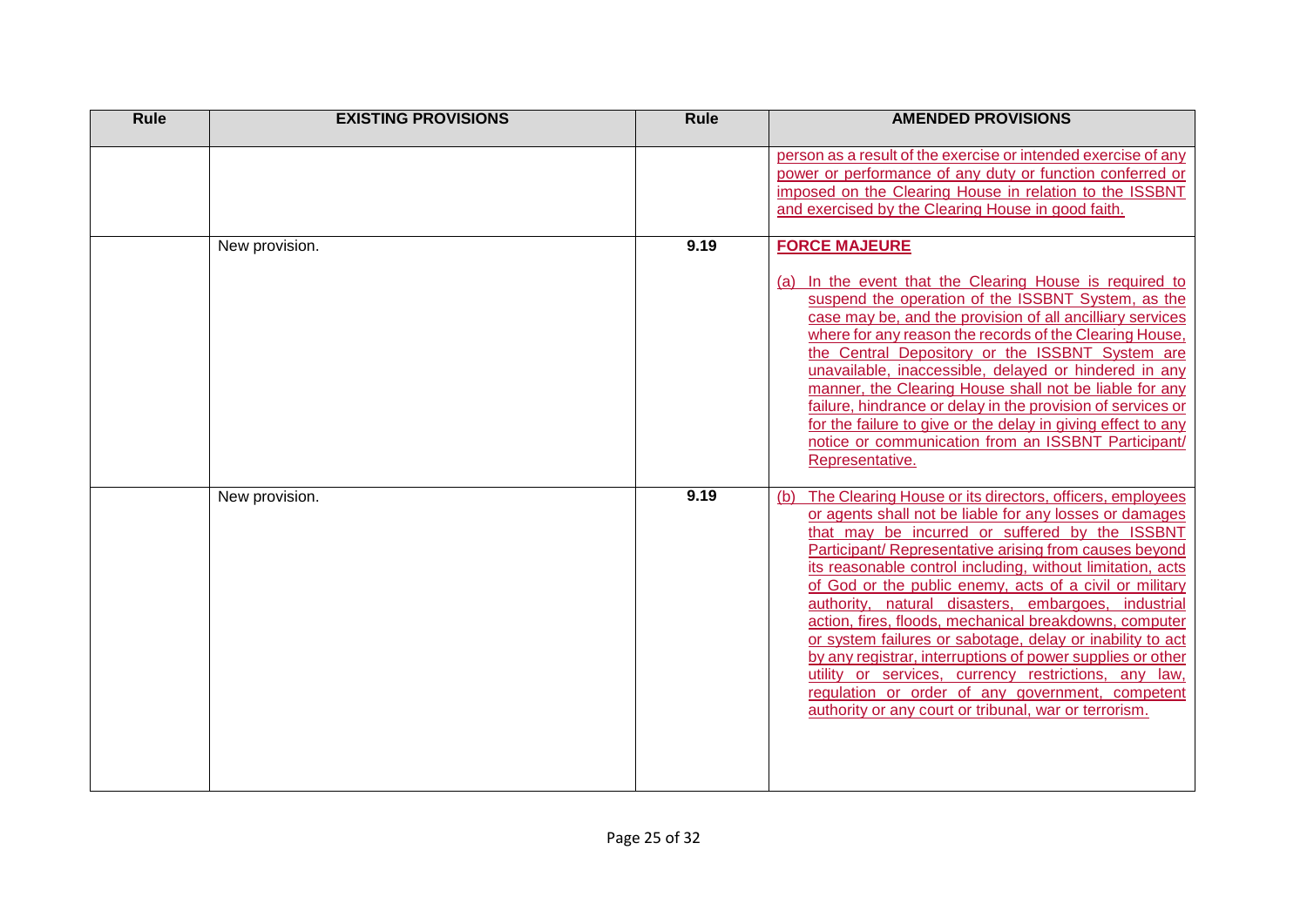| Rule | <b>EXISTING PROVISIONS</b> | Rule | <b>AMENDED PROVISIONS</b>                                                                                                                                                                                                                                                                                                                                                                                                                                                                                                                                                                                                                                                                                                                                                                                                                                                                                                                                                                                                                                  |
|------|----------------------------|------|------------------------------------------------------------------------------------------------------------------------------------------------------------------------------------------------------------------------------------------------------------------------------------------------------------------------------------------------------------------------------------------------------------------------------------------------------------------------------------------------------------------------------------------------------------------------------------------------------------------------------------------------------------------------------------------------------------------------------------------------------------------------------------------------------------------------------------------------------------------------------------------------------------------------------------------------------------------------------------------------------------------------------------------------------------|
|      | New provision.             | 9.20 | <b>INDEMNITY BY SUPPLIER REPRESENTATIVE OR USER</b><br><b>REPRESENTATIVE</b><br>Each Supplier Representative or User Representative shall<br>be responsible for its own operations and functions as are<br>required under these Rules, the ISSBNT Circulars or<br>otherwise and must fully indemnify or hold indemnified the<br>Clearing House, whether such indemnity is claimed by the<br>Clearing House during or after the expiry of the tenure of<br>such person as a Supplier Representative or User<br>Representative, for any loss, legal costs (including third<br>party legal costs), damage or liability suffered or incurred by<br>the Clearing House, whether directly or otherwise, as a<br>result<br><b>of</b><br>negligence,<br>omission,<br>mistake,<br>any<br>misrepresentation, fraud or error on the part of the Supplier<br>Representative or User Representative, its servants or<br>agents, provided always that such action or omission was<br>committed during its tenure as a Supplier Representative or<br>User Representative. |
|      | New provision.             | 9.21 | <b>RULES OF CLEARING HOUSE TO TAKE PRECEDENCE</b><br>The ISSBNT Participants/Representatives must ensure that<br>the provisions of the agreements entered into amongst the<br>ISSBNT Participants/Representatives shall not in any way<br>be inconsistent with any of these Rules or the requirements<br>imposed by the Clearing House or the provisions of the<br>agreements entered<br>into<br>between<br>the<br><b>ISSBNT</b><br>Participants/Representatives and the Clearing House in<br>relation to the ISSBNT ("the Rules of the Clearing House").<br>and the ISSBNT Participants/ Representatives must give<br>effect to the Rules of the Clearing House.                                                                                                                                                                                                                                                                                                                                                                                          |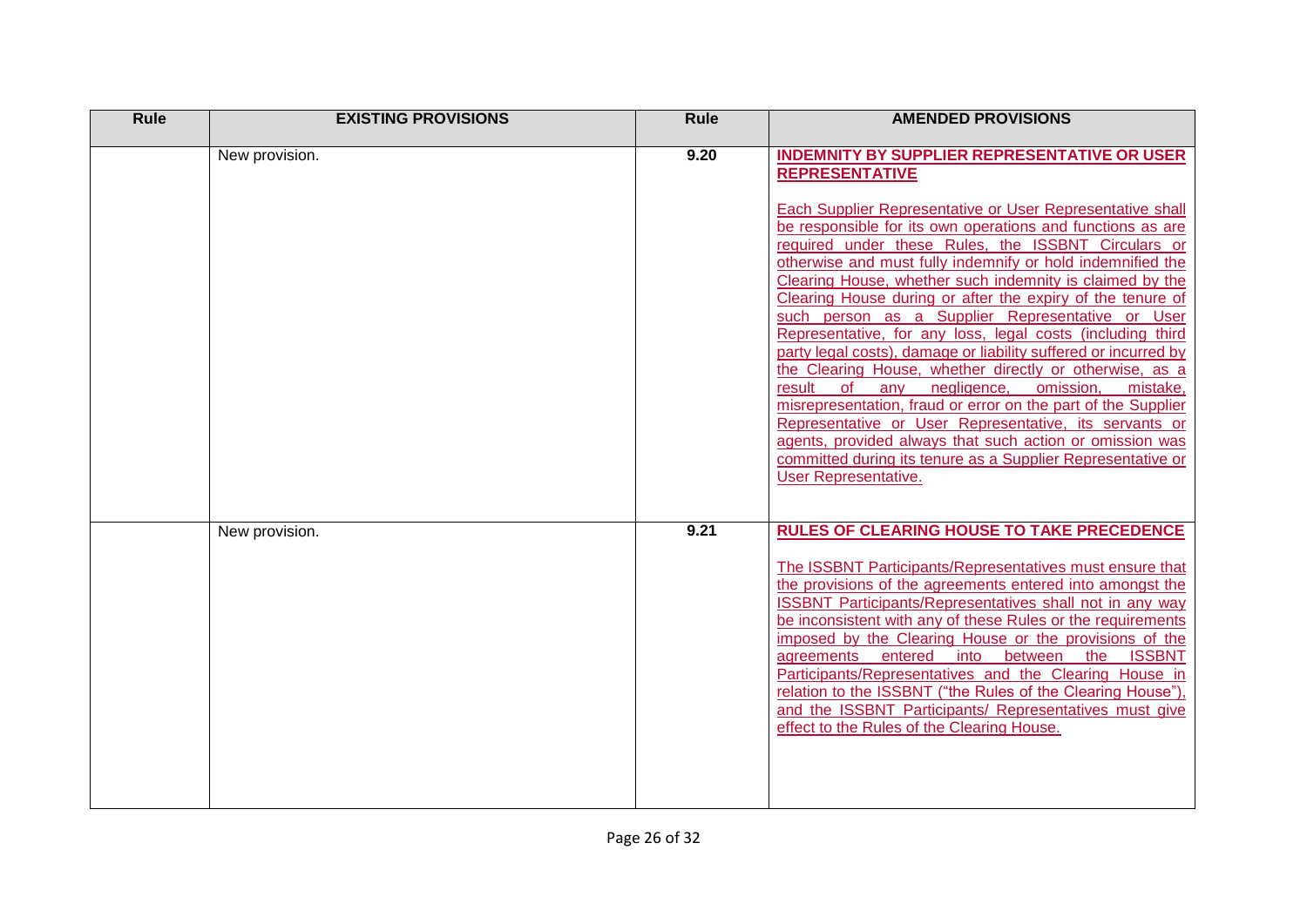| <b>Rule</b> | <b>EXISTING PROVISIONS</b> | <b>Rule</b>       | <b>AMENDED PROVISIONS</b>                                                                                                                                                                                                                                                                            |
|-------------|----------------------------|-------------------|------------------------------------------------------------------------------------------------------------------------------------------------------------------------------------------------------------------------------------------------------------------------------------------------------|
|             | New provision.             | <b>Appendix 1</b> | To:                                                                                                                                                                                                                                                                                                  |
|             |                            |                   | <b>Bursa Malaysia Securities Clearing Sdn Bhd</b><br><b>Exchange Square</b><br><b>Bukit Kewangan</b><br>50200 Kuala Lumpur                                                                                                                                                                           |
|             |                            |                   | <b>COMPLIANCE WITH REQUIREMENTS IMPOSED BY</b><br><b>BURSA MALAYSIA SECURITIES CLEARING SDN BHD</b><br>("BURSA CLEARING (S)") IN RELATION TO THE<br><b>SUPPLIER REPRESENTATIVE</b>                                                                                                                   |
|             |                            |                   | Pursuant to the requirements of Rule 9.6(a) of the Rules of<br>Bursa Malaysia Securities Clearing Sdn Bhd ("Bursa<br>Clearing (S) Rules"), we [name of person applying to be a<br>Supplier Representative] hereby declare and undertake as<br>follows:                                               |
|             | New provision.             | <b>Appendix 1</b> | we must provide to Bursa Clearing (S) or the Securities<br>(1)<br>Commission Malaysia, upon request, any information or<br>document in relation to ISSBNT required by Bursa<br>Clearing (S) or the Securities Commission Malaysia<br>pertaining to the Approved Suppliers for whom we are<br>acting; |
|             | New provision.             | Appendix 1        | we have formulated a set of Internal Guidelines for<br>Acting as a Supplier Representative which has been<br>approved by our board of directors;                                                                                                                                                     |
|             | New provision.             | <b>Appendix 1</b> | the Internal Guidelines for Acting as a Supplier<br>(3)<br>Representative have been brought to the notice of the<br>relevant employees who have read and understood the<br>contents therein;                                                                                                         |
|             | New provision.             | <b>Appendix 1</b> | the Internal Guidelines for Acting as a Supplier<br>(4)<br>Representative comply with the requirements set out in<br>Bursa Clearing (S) Rules; and                                                                                                                                                   |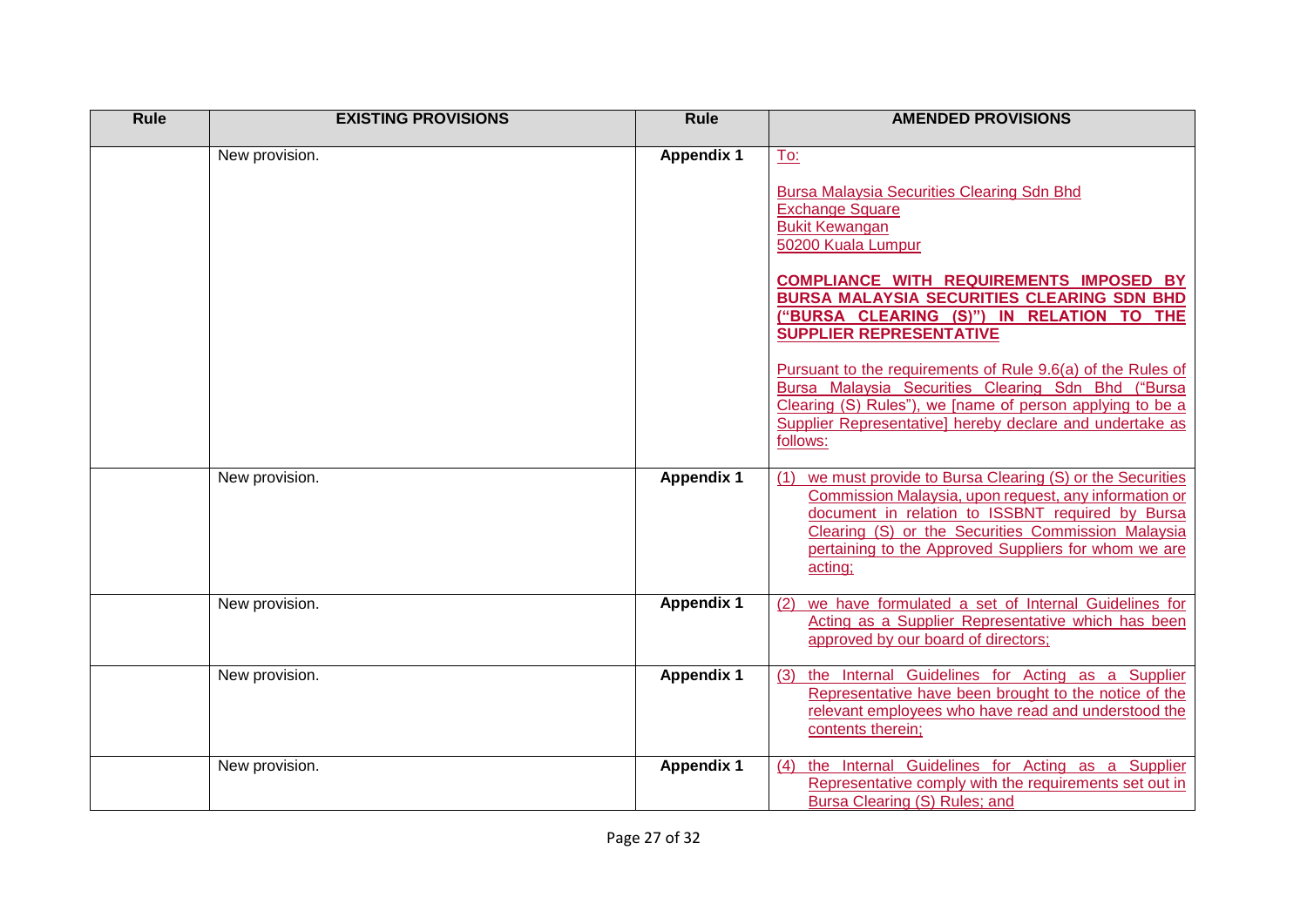| <b>Rule</b> | <b>EXISTING PROVISIONS</b>       | <b>Rule</b>       | <b>AMENDED PROVISIONS</b>                                                                                                                                                                                                                                                                                                                                                                                                                                                                                                                                                                                                       |
|-------------|----------------------------------|-------------------|---------------------------------------------------------------------------------------------------------------------------------------------------------------------------------------------------------------------------------------------------------------------------------------------------------------------------------------------------------------------------------------------------------------------------------------------------------------------------------------------------------------------------------------------------------------------------------------------------------------------------------|
|             | New provision.<br>New provision. | <b>Appendix 1</b> | all relevant systems and infrastructure including front<br>(5)<br>office and/or back office systems have been verified and<br>assessed in terms of application as well as software and<br>the hardware capabilities and are confirmed to be<br>operational and have all the functionalities,<br>requirements and controls in place for the purpose of<br>carrying out activities as a Supplier Representative in<br>accordance with Bursa Clearing (S) Rules or directives,<br>circulars or instructions issued by Bursa Clearing (S).<br>Dated this $\lceil \cdot \rceil$ day of $\lceil \cdot \rceil$ $\lceil \cdot \rceil$ . |
|             |                                  |                   | Signed [<br>Name:<br>Designation:<br>Date:                                                                                                                                                                                                                                                                                                                                                                                                                                                                                                                                                                                      |
|             | New provision.                   | <b>Appendix 2</b> | Matters which must be contained in the written agreement<br>between the Supplier Representative and the Approved<br>Supplier (Rule 9.6(f))                                                                                                                                                                                                                                                                                                                                                                                                                                                                                      |
|             | New provision.                   | <b>Appendix 2</b> | The Supplier Representative is the representative of the<br>(1)<br>Approved Supplier in performing the functions and<br>responsibilities stipulated in these Rules or any<br>requirements, directives, circulars or instructions issued<br>by the Clearing House in relation to the ISSBNTs;                                                                                                                                                                                                                                                                                                                                    |
|             | New provision.                   | <b>Appendix 2</b> | The functions and responsibilities of the Supplier<br>(2)<br>Representative stipulated in these Rules or any<br>directives, circulars or instructions issued by the<br>Clearing House in relation to the ISSBNTs, as the same<br>may be amended, modified or varied from time to time;<br>and                                                                                                                                                                                                                                                                                                                                   |
|             | New provision.                   | <b>Appendix 2</b> | The Supplier Representative must comply with the<br>(3)<br>obligations imposed on a Supplier Representative, as                                                                                                                                                                                                                                                                                                                                                                                                                                                                                                                 |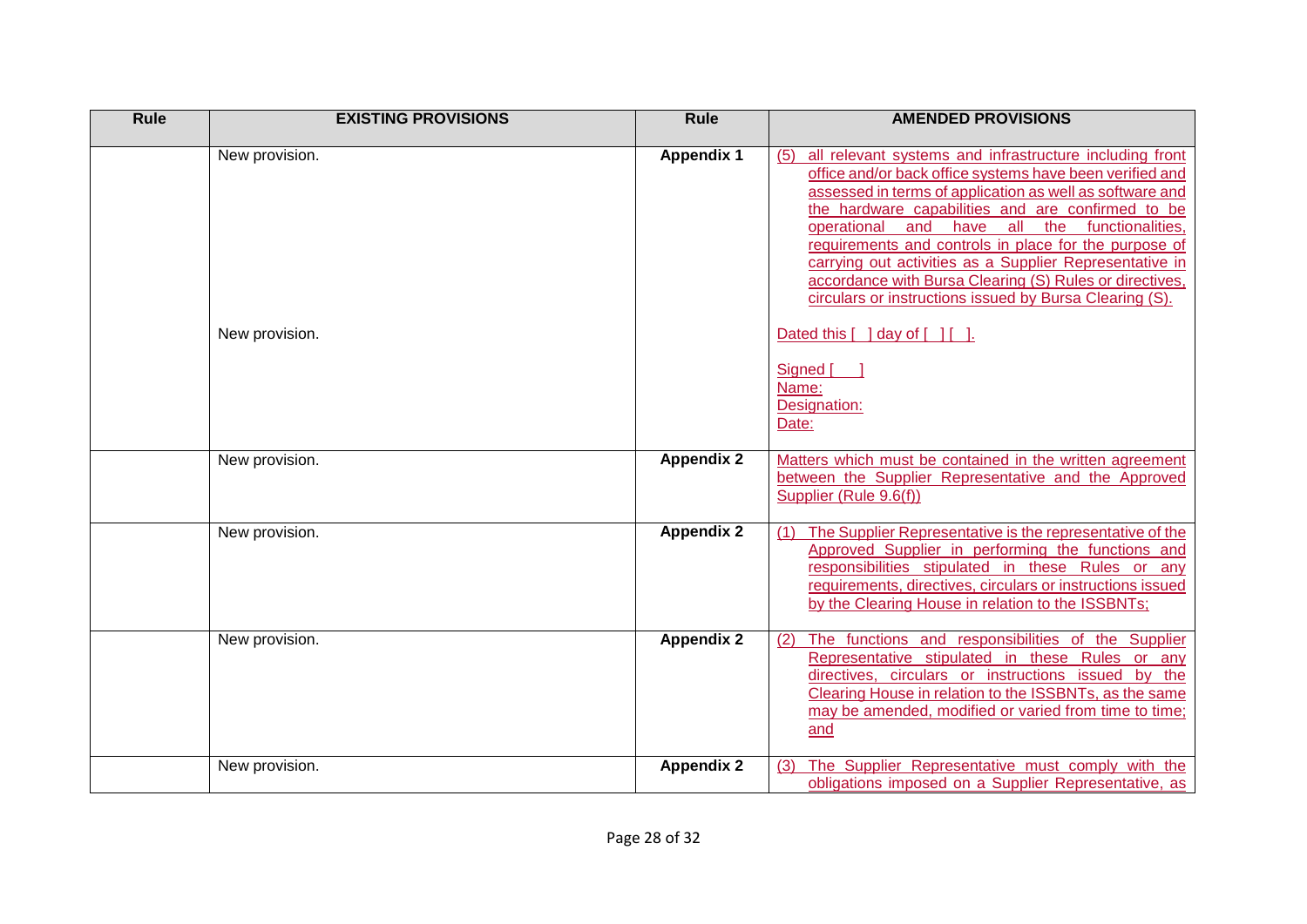| Rule | <b>EXISTING PROVISIONS</b> | Rule              | <b>AMENDED PROVISIONS</b>                                                                                                                                                                                                                                                                                                                                                                                                                                                                                                                                                 |
|------|----------------------------|-------------------|---------------------------------------------------------------------------------------------------------------------------------------------------------------------------------------------------------------------------------------------------------------------------------------------------------------------------------------------------------------------------------------------------------------------------------------------------------------------------------------------------------------------------------------------------------------------------|
|      |                            |                   | contained in these Rules and as prescribed by the<br>Clearing House from time to time.                                                                                                                                                                                                                                                                                                                                                                                                                                                                                    |
|      | New provision.             | <b>Appendix 2</b> | The Approved Supplier expressly consents to the<br>(4)<br>Supplier Representative providing the Clearing House<br>or the Securities Commission Malaysia with any<br>information or document in relation to any transaction<br>entered into by the Approved Supplier pursuant to the<br>ISSBNT as required by the Clearing House from time to<br>time.                                                                                                                                                                                                                     |
|      | New provision.             | <b>Appendix 3</b> | To:<br><b>Bursa Malaysia Securities Clearing Sdn Bhd</b><br><b>Exchange Square</b><br><b>Bukit Kewangan</b><br>50200 Kuala Lumpur<br><b>COMPLIANCE WITH REQUIREMENTS IMPOSED BY</b><br><b>BURSA MALAYSIA SECURITIES CLEARING SDN BHD</b><br>("BURSA CLEARING (S)") IN RELATION TO THE USER<br><b>REPRESENTATIVE</b><br>Pursuant to the requirements of Rule 9.8(a) of the Rules of<br>Bursa Malaysia Securities Clearing Sdn Bhd ("Bursa<br>Clearing (S) Rules"), we [name of person applying to be a<br>User Representative] hereby declare and undertake as<br>follows: |
|      | New provision.             | <b>Appendix 3</b> | (1) we must provide to Bursa Clearing (S) or the Securities<br>Commission Malaysia, upon request, any information or<br>document required by Bursa Clearing (S) or the<br>Securities Commission Malaysia pertaining to the<br>Approved Users for whom we are acting;                                                                                                                                                                                                                                                                                                      |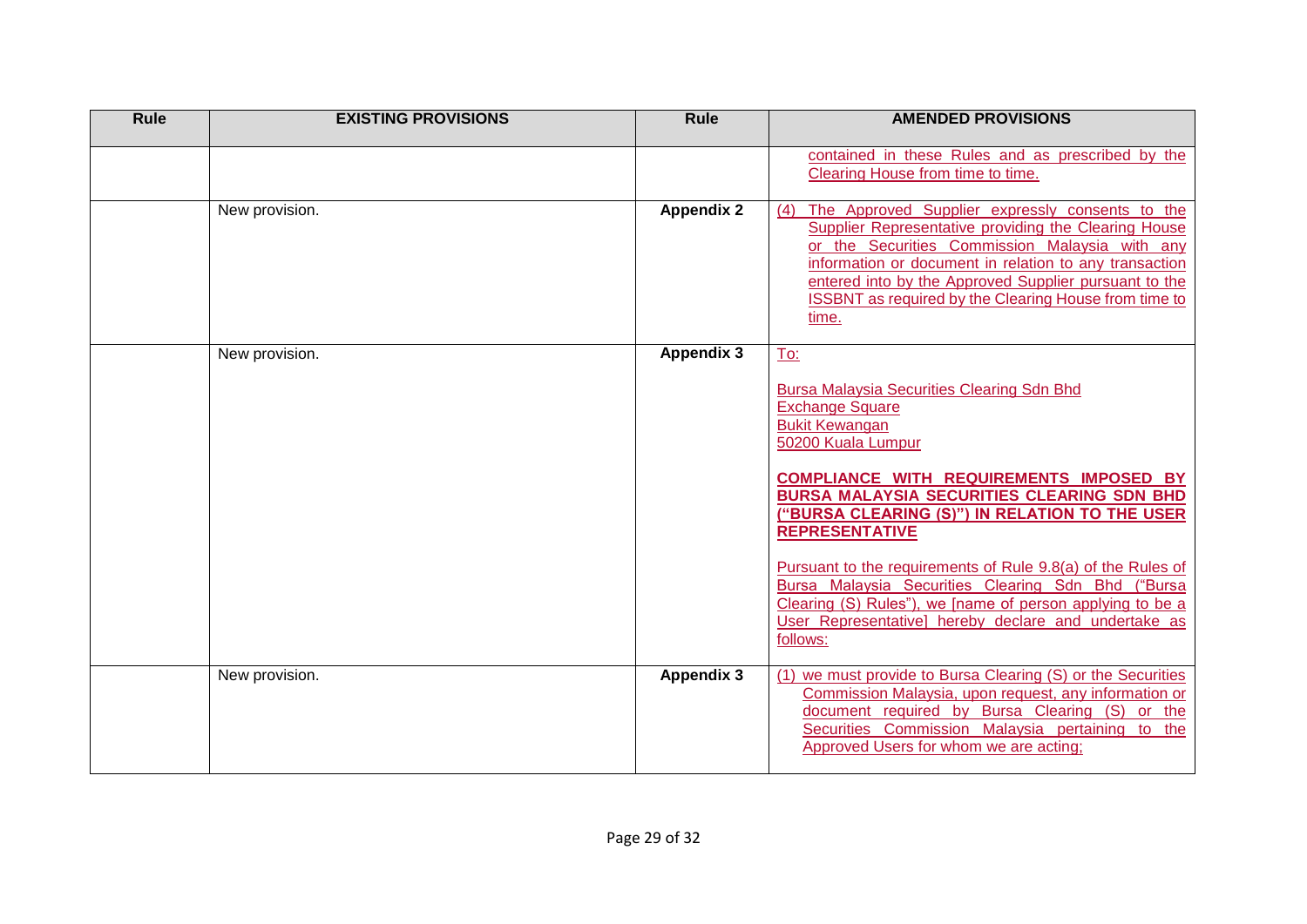| Rule | <b>EXISTING PROVISIONS</b> | <b>Rule</b>       | <b>AMENDED PROVISIONS</b>                                                                                                                                                                                                                                                                                                                                                                                                                                                                                                           |
|------|----------------------------|-------------------|-------------------------------------------------------------------------------------------------------------------------------------------------------------------------------------------------------------------------------------------------------------------------------------------------------------------------------------------------------------------------------------------------------------------------------------------------------------------------------------------------------------------------------------|
|      | New provision.             | Appendix 3        | (2) we have formulated a set of Internal Guidelines for<br>Acting as a User Representative which has been<br>approved by our board of directors;                                                                                                                                                                                                                                                                                                                                                                                    |
|      | New provision.             | <b>Appendix 3</b> | (3) the Internal Guidelines for Acting as a User<br>Representative have been brought to the notice of the<br>relevant employees who have read and understood the<br>contents therein;                                                                                                                                                                                                                                                                                                                                               |
|      | New provision.             | <b>Appendix 3</b> | (4) the Internal Guidelines for Acting as a User<br>Representative comply with the requirements set out in<br>Bursa Clearing (S) Rules; and                                                                                                                                                                                                                                                                                                                                                                                         |
|      | New provision.             | <b>Appendix 3</b> | (5) all relevant systems and infrastructure including front<br>office and/or back office systems have been verified and<br>assessed in terms of application as well as software and<br>the hardware capabilities and are confirmed to be<br>operational and have all the functionalities, requirements<br>and controls in place for the purpose of carrying out<br>activities as a User Representative in accordance with<br>Bursa Clearing (S) Rules or any directives, circulars or<br>instructions issued by Bursa Clearing (S). |
|      | New provision.             | <b>Appendix 3</b> | Dated this [ ] day of [ ] [ ].<br>Signed [<br>Name:<br>Designation:<br>Date:                                                                                                                                                                                                                                                                                                                                                                                                                                                        |
|      | New provision.             | <b>Appendix 4</b> | Matters which must be contained in the written agreement<br>between the User Representative and the Approved User<br>(Rule 9.8(f))                                                                                                                                                                                                                                                                                                                                                                                                  |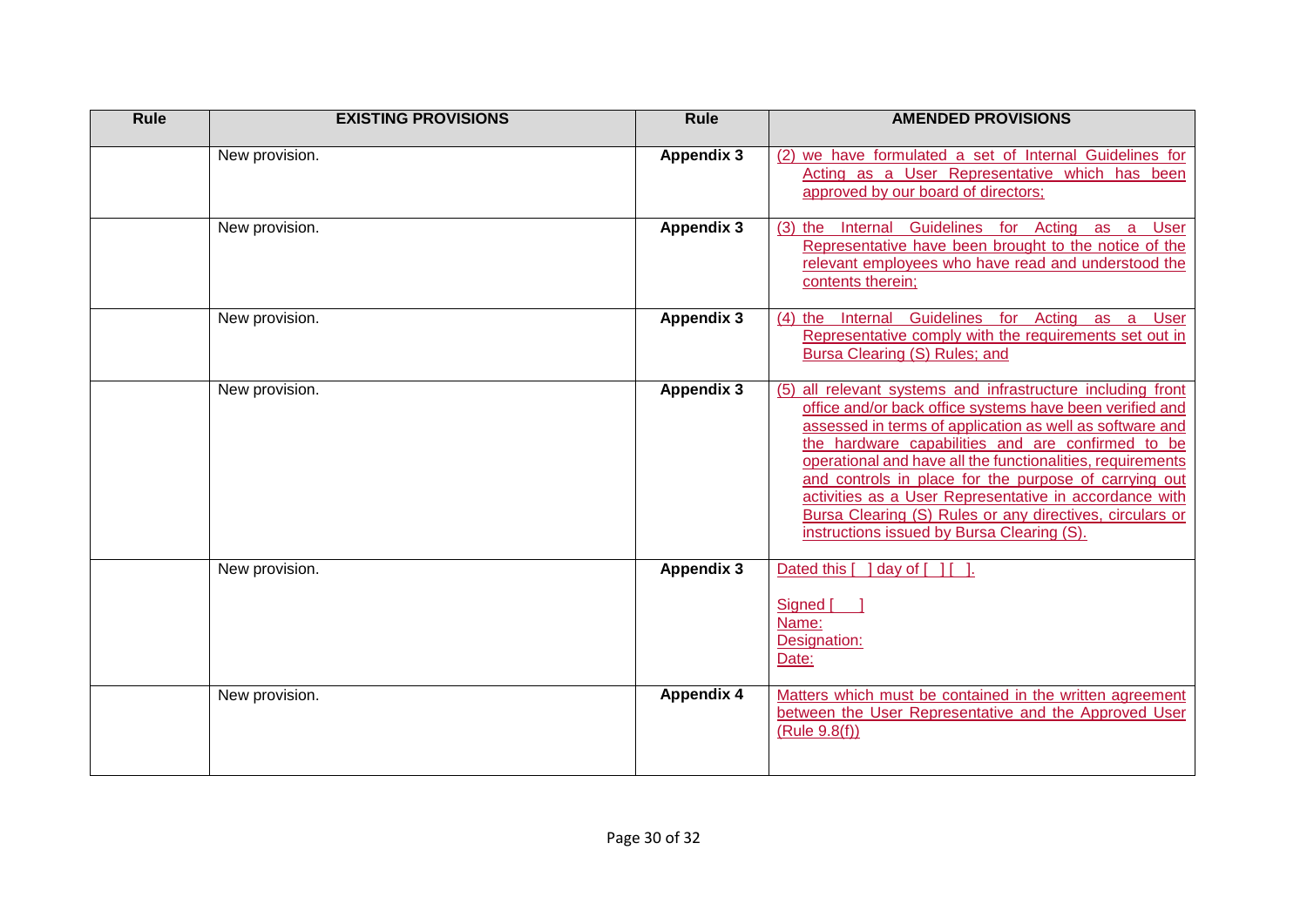| <b>Rule</b> | <b>EXISTING PROVISIONS</b> | <b>Rule</b>       | <b>AMENDED PROVISIONS</b>                                                                                                                                                                                                                                                                                                                                                                                                                                                                                                                |
|-------------|----------------------------|-------------------|------------------------------------------------------------------------------------------------------------------------------------------------------------------------------------------------------------------------------------------------------------------------------------------------------------------------------------------------------------------------------------------------------------------------------------------------------------------------------------------------------------------------------------------|
|             | New provision.             | <b>Appendix 4</b> | The User Representative is the representative of the<br>(1)<br>Approved User in performing the functions and<br>responsibilities stipulated in these Rules or any<br>directives, circulars or instructions issued by the<br>Clearing House in relation to the ISSBNT;                                                                                                                                                                                                                                                                    |
|             | New provision.             | <b>Appendix 4</b> | The functions and responsibilities of the<br><b>User</b><br>(2)<br>Representative stipulated in these Rules or any<br>requirements, directives, circulars or instructions issued<br>by the Clearing House in relation to the ISSBNTs, as<br>the same may be amended, modified or varied from<br>time to time; and                                                                                                                                                                                                                        |
|             | New provision.             | <b>Appendix 4</b> | The User Representative must comply with<br>the<br>(3)<br>obligations imposed on a User Representative, as<br>contained in these Rules and as prescribed by the<br>Clearing House from time to time.                                                                                                                                                                                                                                                                                                                                     |
|             | New provision.             | <b>Appendix 4</b> | The Approved User expressly consents to the User<br>(4)<br>Representative providing the Clearing House or the<br>Securities Commission Malaysia with any information or<br>document in relation to any transaction entered into by<br>the Approved User pursuant to the ISSBNT as required<br>by the Clearing House from time to time.                                                                                                                                                                                                   |
|             | New provision.             | <b>Appendix 5</b> | Matters to be included in an agreement for ISSBNT (Rule<br>9.10)<br>(1) Unless the parties agree otherwise, the ISSBNT Eligible<br>Securities must not be sold under Leg 1 unless<br>collateral has been received or will be received<br>simultaneously with the sale. As a minimum step<br>towards the supplier's interest, collateral (if applicable)<br>must be delivered directly to the supplier or the<br>supplier's representative or a designated third party<br>authorised by the supplier or the supplier's<br>representative; |